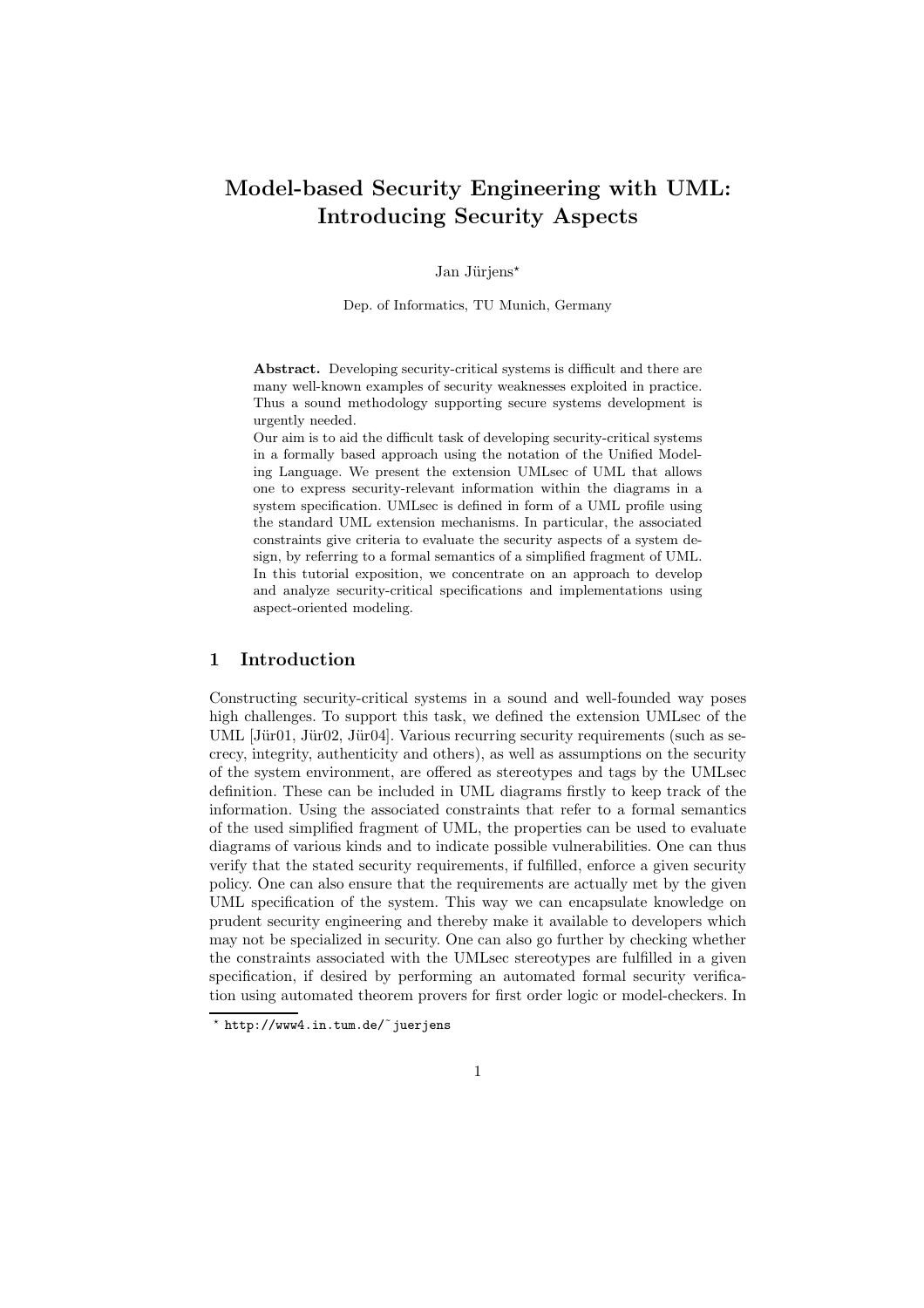this tutorial exposition, we present in particular an Aspect-Oriented Modeling approach which separates complex security mechanisms (which implement the security aspect model) from the core functionality of the system (the primary model) in order to allow a security verification of the particularly security-critical parts, and also of the composed model.

We explain how to formally evaluate UML specifications for security requirements in Sect. 2. We introduce a fragment of the UMLsec notation in Sect. 3 and explain the various stereotypes with examples. In Sect. 4, we explain how one can specify security aspects in UMLsec models and how these are woven into the primary model using our approach. Sect. 5 explains our code analysis framework. Throughout the paper we demonstrate our approach using a variant of the Internet protocol Transport Layer Security (TLS). In Sect. 6, we report on experiences from using our approach in an industrial setting. After comparing our research with related work, we close with a discussion and an outlook on ongoing research.

#### 2 Security evaluation of UML diagrams

A UMLsec diagram is essentially a UML diagram where security properties and requirements are inserted as stereotypes with tags and constraints, although certain restrictions apply to enable automated formal verification. UML offers three main "light-weight" language extension mechanisms: stereotypes, tagged values, and constraints  $[UML03]$ .<sup>1</sup> Stereotypes define new types of modeling elements extending the semantics of existing types or classes in the UML metamodel. Their notation consists of the name of the stereotype written in double angle brackets  $\langle \rangle$ , attached to the extended model element. This model element is then interpreted according to the meaning ascribed to the stereotype. One way of explicitly defining a property is by attaching a tagged value to a model element. A tagged value is a name-value pair, where the name is referred to as the tag. The corresponding notation is  $\{tag = value\}$  with the tag name tag and a corresponding value to be assigned to the tag. If the value is of type Boolean, one usually omits  $\{tag = false\}$ , and writes  $\{tag\}$  instead of  $\{tag = true\}$ . Another way of adding information to a model element is by attaching logical *constraints* to refine its semantics (for example written in first-order predicate logic).

To construct an extension of the UML one collects the relevant definitions of stereotypes, tagged values, and constraints into a so-called profile [UML03]. For UMLsec, we give validation rules that evaluate a model with respect to listed security requirements. Many security requirements are formulated regarding the behavior of a system in interaction with its environment (in particular, with potential adversaries). To verify these requirements, we use the formal semantics defined below.

<sup>&</sup>lt;sup>1</sup> In the following, we use UML 1.5 since the official DTD for UML 2.0, which would be needed by our tools, has not yet been released at the time of writing.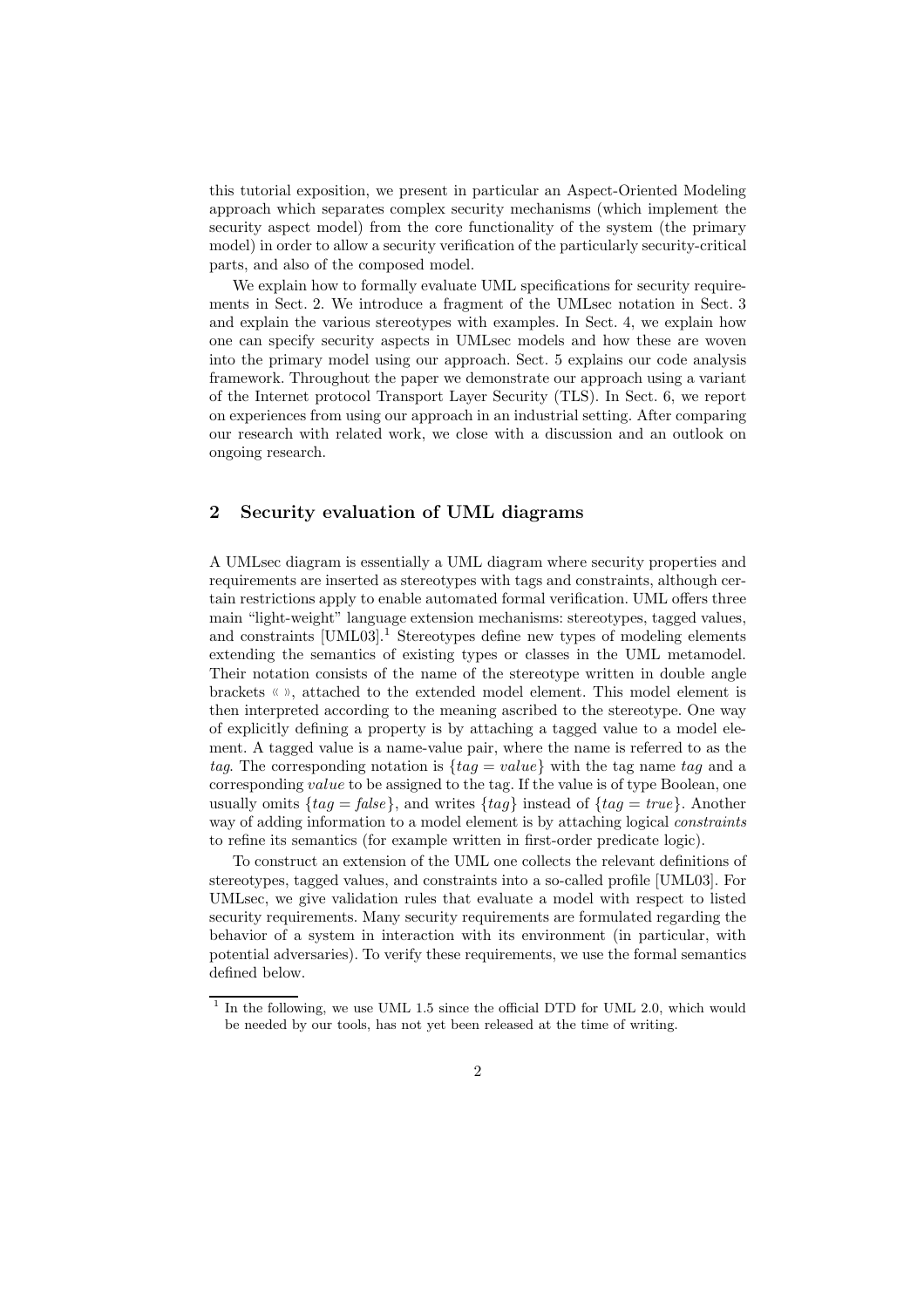#### 2.1 Outline of formal semantics

For some of the constraints used to define the UMLsec extensions we need to refer to a precisely defined semantics of behavioral aspects, because verifying whether they hold for a given UML model may be mathematically non-trivial. Firstly, the semantics is used to define these constraints in a mathematically precise way. Secondly, we have developed mechanical tool support for analyzing UML specifications for security requirements using model-checkers and automated theorem provers for first-order logic [Jür05b]. For this, a precise definition of the meaning of the specifications is necessary. For security analysis, the securityrelevant information from the security-oriented stereotypes is then incorporated (cf. Sect. 2.3).

The semantics for the fragment of UML used for UMLsec is defined formally in  $\left[\text{Jür04}\right]$  using so-called UML Machines, which is a kind of state machine with input/output interfaces similar to the Focus model [BS01], whose behavior can be specified in a notation similar to that of Abstract State Machines [Gur00], and which is equipped with UML-type communication mechanisms. Because of space restrictions, we cannot recall the definition of UML Machines nor the formal semantics here completely. Instead, we use an abstraction of UML Machines in terms of their associated input/output functions to define precisely and explain the interfaces of the that part of our UML semantics that we need here to define the UMLsec profile. Our semantics includes simplified versions of the following kinds of diagrams:

- Class diagrams define the static class structure of the system: classes with attributes, operations, and signals and relationships between classes. On the instance level, the corresponding diagrams are called object diagrams.
- Statechart diagrams (or state diagrams) give the dynamic behavior of an individual object or component: events may cause a change in state or an execution of actions. For our approach to be as widely applicable as possible and for the purposes of the current paper, we use a general definition of the notion of a component by which a component is a part of the system which interacts with the rest of the system (and possibly the system environment) through a well-defined interface (this definition is inspired for example by the view taken in [BS01]).
- Sequence diagrams describe interaction between objects or system components via message exchange.
- Activity diagrams specify the control flow between several components within the system, usually at a higher degree of abstraction than statecharts and sequence diagrams. They can be used to put objects or components in the context of overall system behavior or to explain use cases in more detail.
- Deployment diagrams describe the physical layer on which the system is to be implemented.
- Subsystems (a certain kind of packages) integrate the information between the different kinds of diagrams and between different parts of the system specification.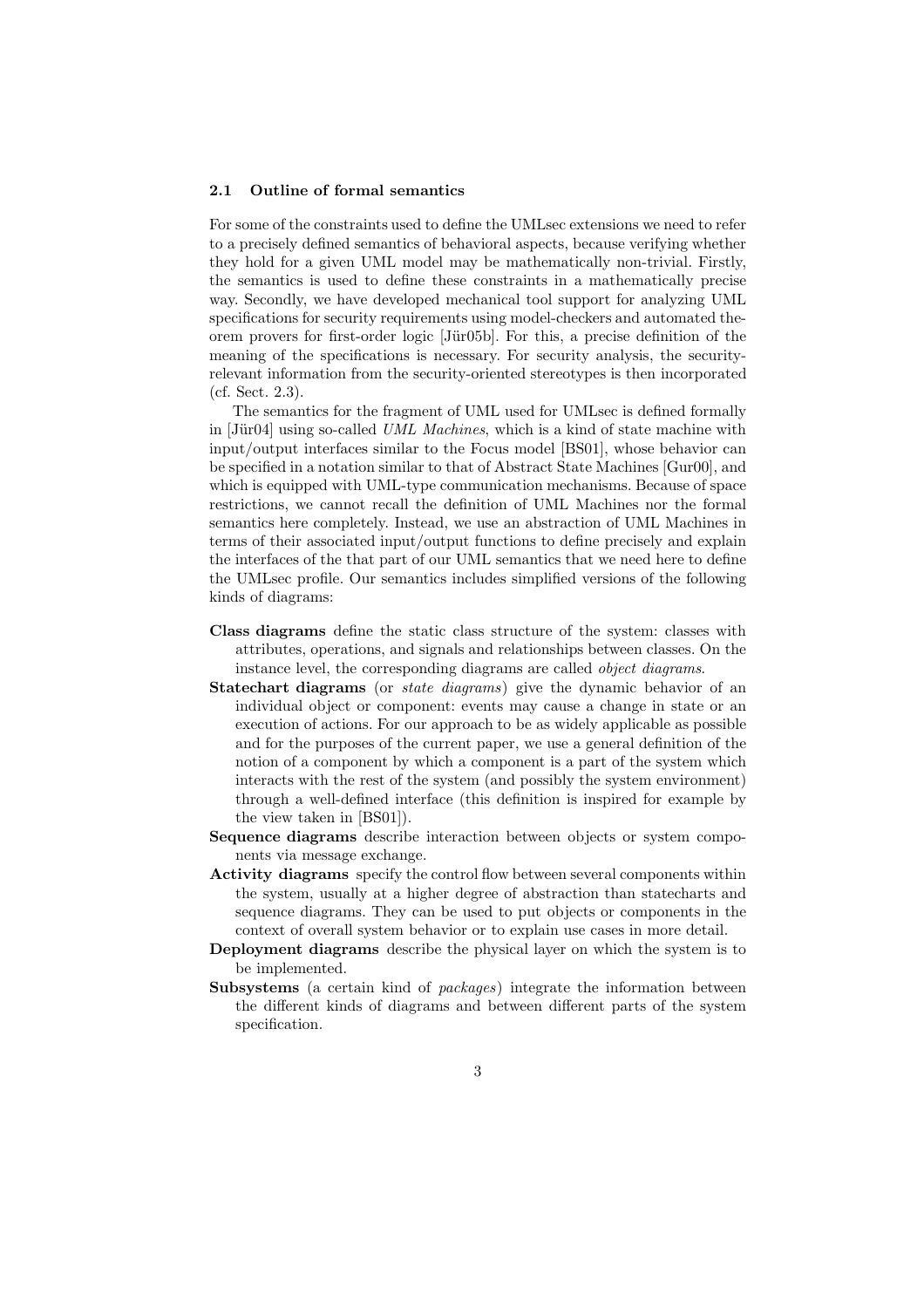There is another kind of diagrams, the use case diagrams, which describe typical interactions between a user and a computer system. They are often used in an informal way for negotiation with a customer before a system is designed. We will not use it in the following. Additionally to sequence diagrams, there are collaboration diagrams, which present similar information. Also, there are component diagrams, presenting part of the information contained in deployment diagrams.

The used fragment of UML is simplified to keep automated formal verification that is necessary for some of the more subtle security requirements feasible. Note that in our approach we identify system objects with UML objects, which is suitable for our purposes. Also, we are mainly concerned with instance-based models. Although simplified, our choice of a subset of UML is reasonable for our needs, as we have demonstrated in several industrial case-studies (some of which are documented in  $[J\ddot{u}r04]$ ).

The formal semantics for subsystems incorporates the formal semantics of the diagrams contained in a subsystem. It

- models actions and internal activities explicitly (rather than treating them as atomic given events), in particular the operations and the parameters employed in them,
- provides passing of messages with their parameters between objects or components specified in different diagrams, including a dispatching mechanism for events and the handling of actions, and thus
- allows in principle whole specification documents to be based on a formal foundation.

In particular, we can compose subsystems by including them into other subsystems.

Objects, and more generally system components, can communicate by exchanging messages. These consist of the message name, and possibly arguments to the message (which will be assumed to be elements of the set Exp defined in Sect. 2.2). Message names may be prefixed with object or subsystem instance names. Each object or component may receive messages received in an input queue and release messages to an output queue.

In our model, every object or subsystem instance O has associated multisets in $\mathsf{Qu}_O$  and out $\mathsf{Qu}_O$  (event queues). Our formal semantics models sending a message  $msg = op(exp_1, ..., exp_n) \in$  Events from an object or subsystem instance  $S$  to an object or subsystem instance  $R$  as follows:

- (1) S places the message R msg into its multi-set out Qu<sub>S</sub>.
- (2) A scheduler distributes the messages from out-queues to the intended inqueues (while removing the message head); in particular,  $R \, msg$  is removed from outQu<sub>S</sub> and msg added to inQu<sub>R</sub>.
- (3) R removes msg from its in-queue and processes its content.

In the case of operation calls, we also need to keep track of the sender to allow sending return signals. This way of modeling communication allows for a very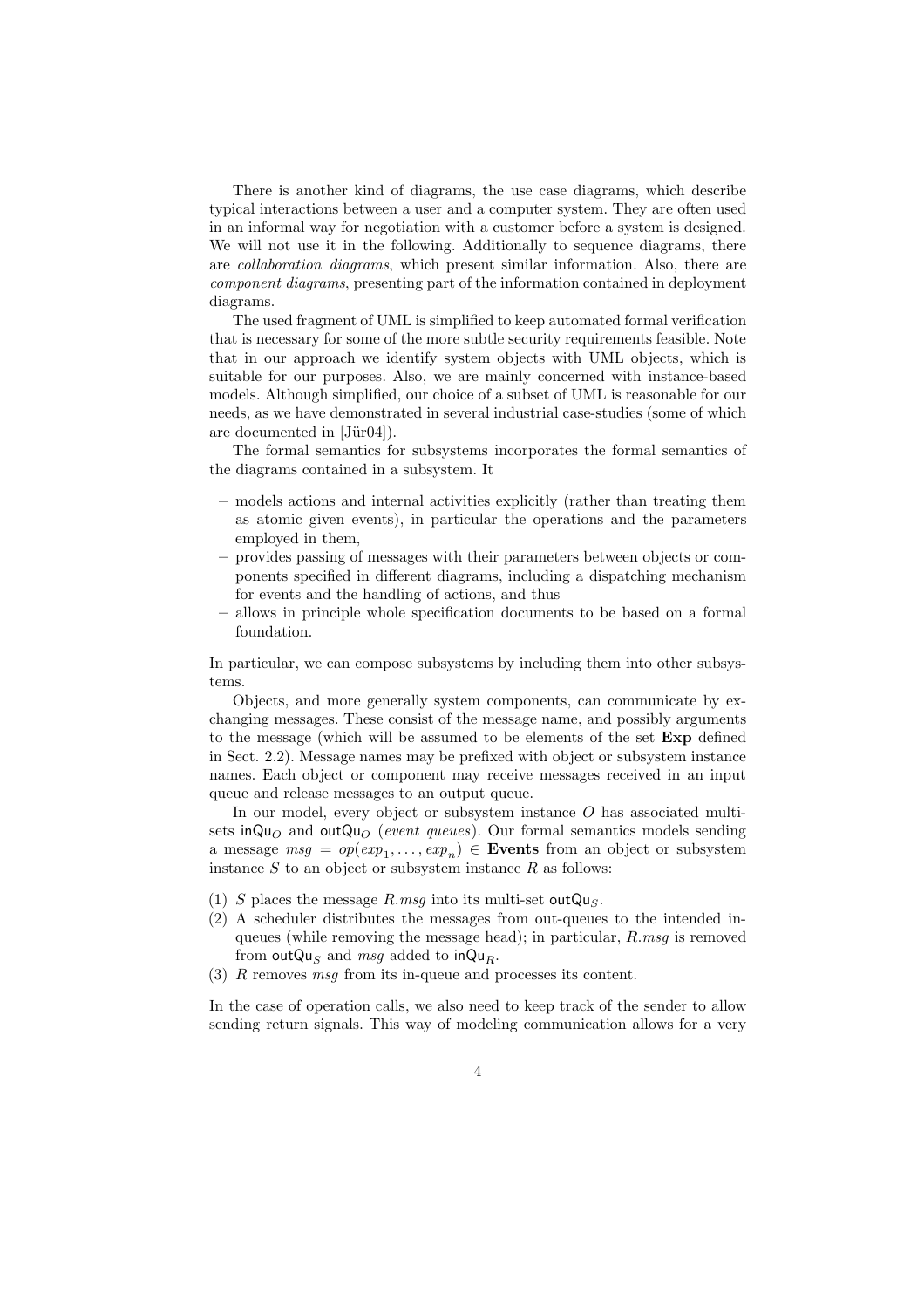flexible treatment; for example, we can modify the behavior of the scheduler to take account of knowledge on the underlying communication layer (for example regarding security issues, see Sect. 2.3).

At the level of single objects, behavior is modeled using statecharts, or (in special cases such as protocols) possibly as using sequence diagrams. The internal activities contained at states of these statecharts can again be defined each as a statechart, or alternatively, they can be defined directly using UML Machines.

Using subsystems, one can then define the behavior of a system component C by including the behavior of each of the objects or components directly contained in  $C$ , and by including an activity diagram that coordinates the respective activities of the various components and objects.

Thus for each object or component  $C$  of a given system, our semantics defines a function  $\llbracket C \rrbracket$  () which

- $-$  takes a multi-set I of input messages and a component state S and
- outputs a set  $\lbrack\!\lbrack C\rbrack\!\rbrack (I, S)$  of pairs  $(O, T)$  where O is a multi-set of output messages and  $T$  the new component state (it is a set of pairs because of the non-determinism that may arise)

together with an *initial state*  $S_0$  of the component.

Specifically, the behavioral semantics  $[D](\phi)$  of a statechart diagram D models the run-to-completion semantics of UML statecharts. As a special case, this gives us the semantics for activity diagrams. Any sequence diagram  $S$  gives us the behavior  $\mathcal{S}.C\mathcal{U}$  of each contained component C.

Subsystems group together diagrams describing different parts of a system: a system component  $\mathcal C$  given by a subsystem  $\mathcal S$  may contain subcomponents  $\mathcal{C}_1, \ldots, \mathcal{C}_n$ . The behavioral interpretation  $\llbracket \mathcal{S} \rrbracket$  of S is defined as follows:

- (1) It takes a multi-set of input events.
- (2) The events are distributed from the input multi-set and the link queues connecting the subcomponents and given as arguments to the functions defining the behavior of the intended recipients in  $S$ .
- (3) The output messages from these functions are distributed to the link queues of the links connecting the sender of a message to the receiver, or given as the output from  $\mathcal{S}(\mathcal{S})$  when the receiver is not part of S.

When performing security analysis, after the last step, the adversary model may modify the contents of the link queues in a certain way explained in Sect. 2.3.

#### 2.2 Modeling Cryptography

We introduce some sets to be used in modeling cryptographic data in a UML specification and its security analysis.

We assume a set Keys with a partial injective map ( $)$ <sup>-1</sup> : Keys → Keys. The elements in its domain (which may be public) can be used for encryption and for verifying signatures, those in its range (usually assumed to be secret) for decryption and signing. We assume that every key is either an encryption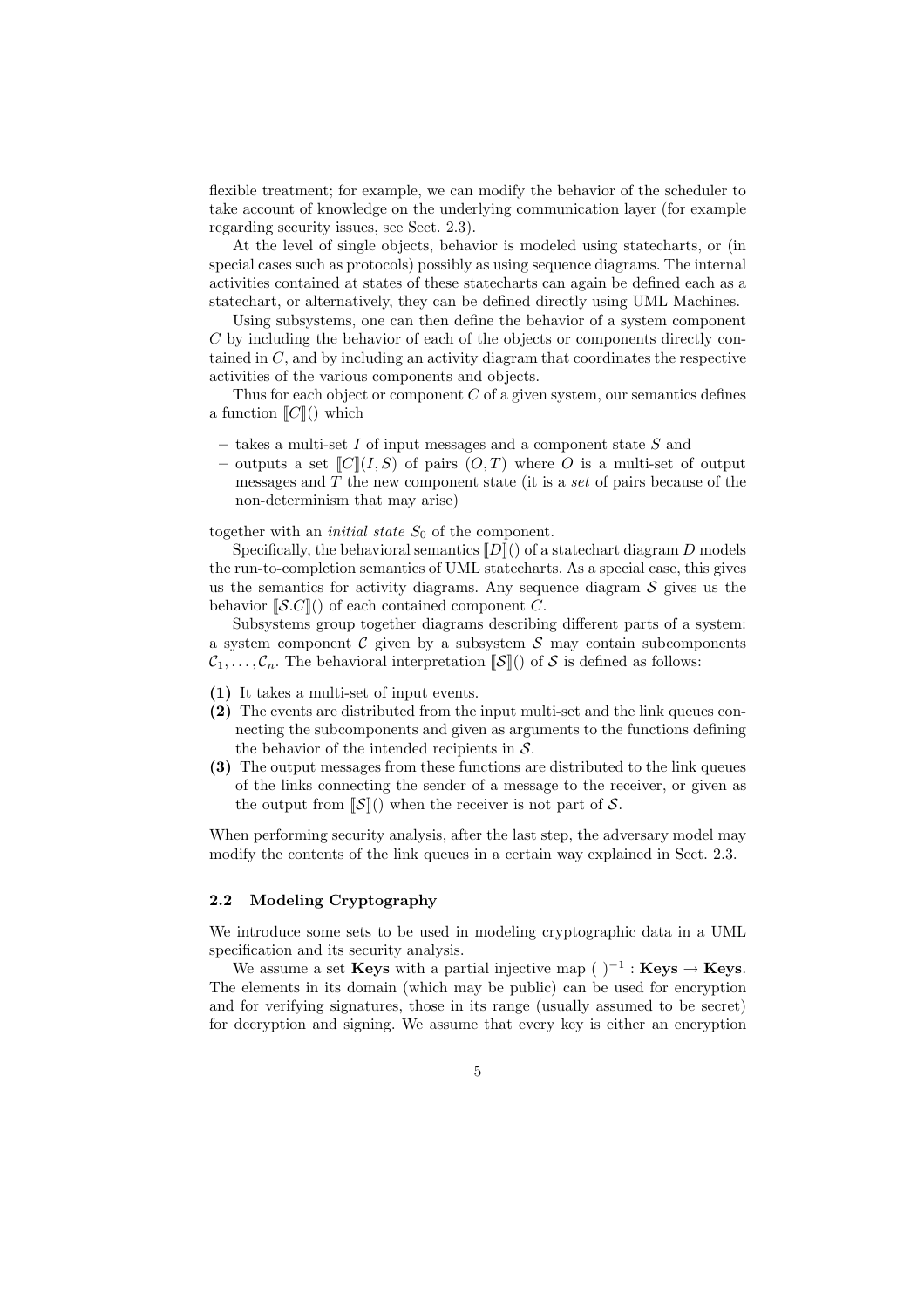|                           | (concatenation)                                          |
|---------------------------|----------------------------------------------------------|
|                           | $head()$ and $tail()$ (head and tail of a concatenation) |
| $\{-\}$                   | (encryption)                                             |
| $\bullet$ $Dec_{\square}$ | (decryption)                                             |
| Sign(.)                   | (signing)                                                |
| $\mathcal{E}xt_{-}(\_)$   | (extracting from signature)                              |
| $\mathcal{H}ash(\_)$      | (hashing)                                                |
|                           |                                                          |

Fig. 1. Abstract Crypto Operations

or decryption key, or both: Any key k satisfying  $k^{-1} = k$  is called *symmetric*, the others are called asymmetric. We assume that the numbers of symmetric and asymmetric keys are both infinite. We fix infinite sets Var of variables and Data of *data values*. We assume that Keys, Var, and Data are mutually disjoint. **Data** may also include *nonces* and other secrets.

To define the *algebra of cryptographic expressions* Exp one considers a term algebra generated from ground data in Var∪Keys∪Data using the symbolic operations in Fig. 1. In that term algebra, one defines the equations  $Dec_{K^{-1}}(\lbrace E \rbrace_K) = E$  and  $\mathcal{E}xt_K(\mathcal{S}ign_{K^{-1}}(E)) = E$  (for all  $E \in \mathbf{Exp}$  and  $K \in$ **Keys**) and the usual laws regarding concatenation, head(), and tail(). We write<br> **fst**(*E*)  $\stackrel{\text{def}}{=}$  head(*E*) snd(*E*)  $\stackrel{\text{def}}{=}$  head(tail(*E*)) and thd(*E*)  $\stackrel{\text{def}}{=}$  $\mathbf{fst}(E) \stackrel{\text{def}}{=}$ head $(E)$ , snd $(E)$ **head**(tail(E)), and thd(E)  $\stackrel{\text{def}}{=}$ head(tail(tail $(E)$ )) for each  $E \in \text{Exp}$ .

This symbolic model for cryptographic operations implies that we assume cryptography to be perfect, in the sense that an adversary cannot "guess" an encrypted value without knowing the decryption key. Also, we assume that one can detect whether an attempted decryption is successful. See for example [AJ01] for a formal discussion of these assumptions.

Based on this formalization of cryptographical operations, important conditions on security-critical data (such as freshness, secrecy, integrity) can then be formulated at the level of UML diagrams in a mathematically precise way (see Sect. 3).

In the following, we will often consider *subalgebras* of **Exp**. These are subsets of Exp which are closed under the operations used to define Exp (such as concatenation, encryption, decryption etc.). For each subset  $E$  of  $Exp$  there exists a unique smallest (wrt. subset inclusion)  $\text{Exp-subalgebra containing } E$ , which we call  $\text{Exp-subalgebra generated by } E$ . Intuitively, it can be constructed from  $E$  by iteratively adding all elements in  $\mathbf{Exp}$  reachable by applying the operations used to define Exp above. It can be seen as the knowledge one can obtain from a given set  $E$  of data by iteratively applying publicly available operations to it (such as concatenation and encryption etc.) and will be used to model the knowledge an attacker may gain from a set  $E$  of data obtained for example by eavesdropping on Internet connections.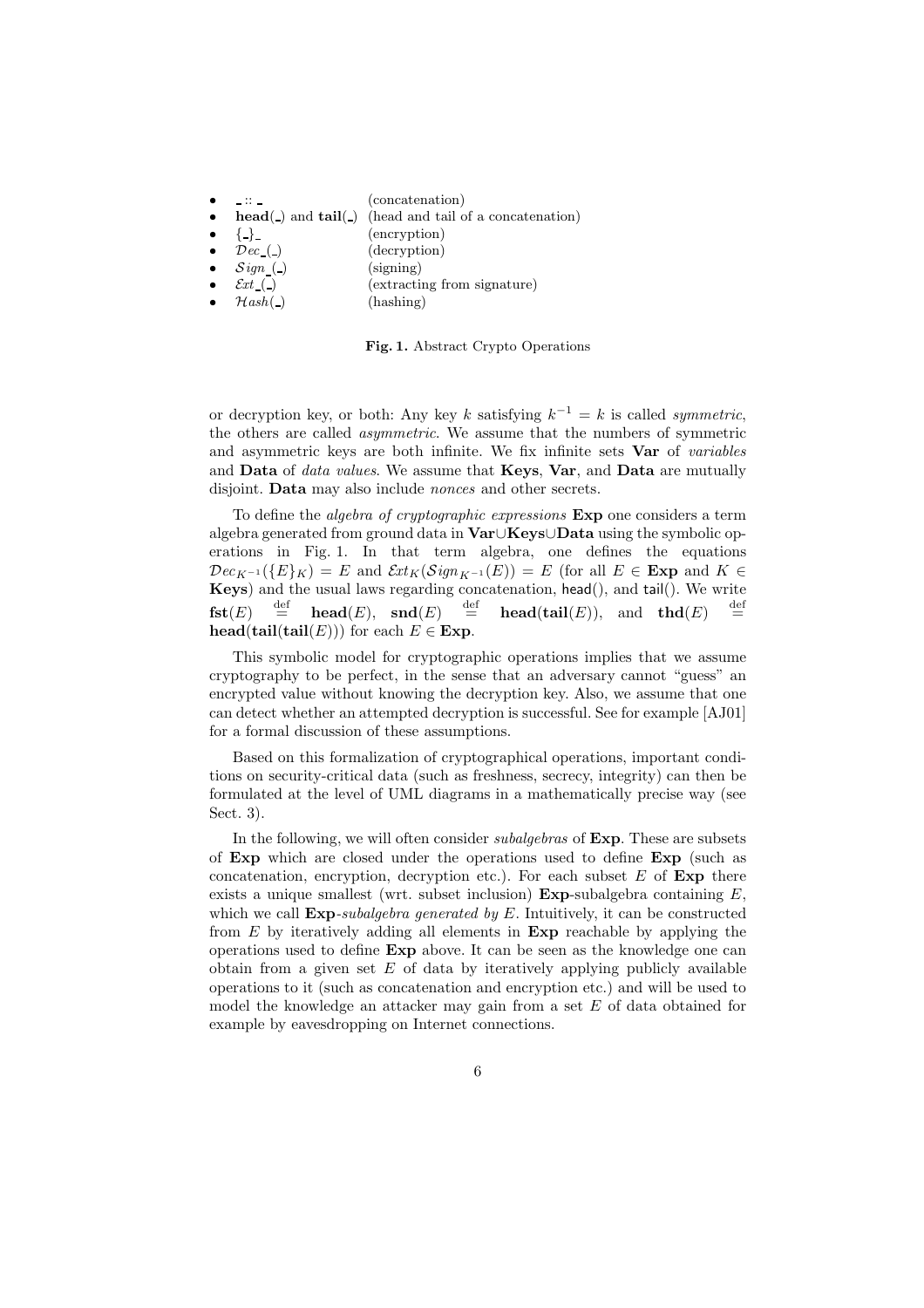#### 2.3 Security Analysis of UML diagrams

Our modular UML semantics allows a rather natural modeling of potential adversary behavior. We can model specific types of adversaries that can attack different parts of the system in a specified way. For example, an attacker of type insider may be able to intercept the communication links in a company-wide local area network. Several such adversary types are predefined in UMLsec and can be used directly (see Sect. 3). Advanced users can also define adversary types themselves by making use of threat sets defined below. If it is unknown which adversary type should be considered, one can use the most general adversary that has the capabilities of all possible adverary types. We model the actual behavior of the adversary by defining a class of UML Machines that can access the communication links of the system in a specified way. To evaluate the security of the system with respect to the given type of adversary, we consider the joint execution of the system with any UML Machine in this class. This way of reasoning allows an intuitive formulation of many security properties. Since the actual verification is rather indirect this way, we also give alternative intrinsic ways of defining security properties below, which are more manageable, and show that they are equivalent to the earlier ones.

Thus for a security analysis of a given UMLsec subsystem specification  $\mathcal{S}$ . we need to model potential adversary behavior. We model specific types of adversaries that can attack different parts of the system in a specified way. For this we assume a function  $\text{Threats}_A(s)$  which takes an *adversary type A* and a stereotype s and returns a subset of {delete, read, insert, access} (abstract threats). These functions arise from the specification of the physical layer of the system under consideration using deployment diagrams. They are predefined for the standard UMLsec adversary types, as explained in Sect. 3, but can also be defined by the advanced users themselves. For a link  $l$  in a deployment diagram in S, we then define the set threats  $\mathcal{S}(l)$  of *concrete threats* to be the smallest set satisfying the following conditions:

If each node *n* that l is contained in<sup>2</sup> carries a stereotype  $s_n$  with access  $\in$ Threats $A(s_n)$  then:

- $-$  If  $l$  carries a stereotype  $s$  with delete  $\in$  Threats $_A(s)$  then delete  $\in$  threats $_A^{\mathcal{S}}(l).$
- If l carries a stereotype s with insert ∈ Threats $A(s)$  then insert ∈ threats $\mathcal{S}_{A}(l)$ .
- $-$  If l carries a stereotype s with read ∈ Threats $A(s)$  then read ∈ threats $A(t)$ .
- If l is connected to a node that carries a stereotype t with access ∈ Threats $_A(t)$  then  $\{$ delete, insert, read $\} \subseteq \operatorname{threads}^{\mathcal{S}}_A(l).$

The idea is that threats  $A(x)$  specifies the *threat scenario* against a component or link  $x$  in the UML Machine System  $A$  that is associated with an adversary type A. On the one hand, the threat scenario determines, which data the adversary can obtain by accessing components, on the other hand, it determines, which actions the adversary is permitted by the threat scenario to apply to the concerned links. delete means that the adversary may delete the messages in the

<sup>&</sup>lt;sup>2</sup> Note that nodes and subsystems may be nested one in another.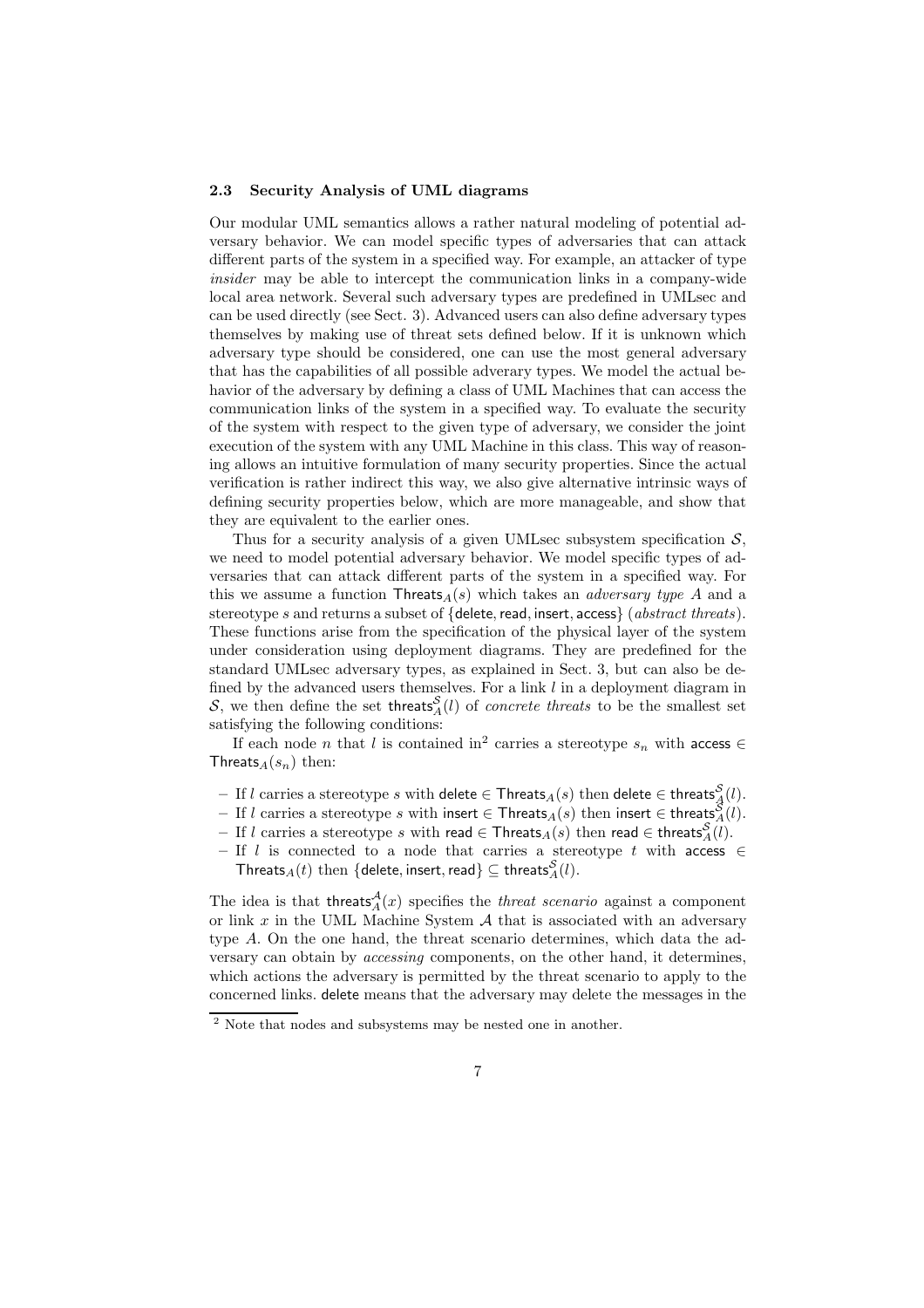corresponding link queue, read allows him to read the messages in the link queue, and insert allows him to insert messages in the link queue.

Then we model the actual behavior of an adversary of type  $A$  as a type  $A$ adversary machine. This is a state machine which has the following data:

- a control state control ∈ State,
- a set of *current adversary knowledge*  $\mathcal{K}$  ⊆ **Exp**, and
- for each possible control state  $c \in$  State and set of knowledge  $K ⊂$  Exp, we have
	- a set Delete<sub>c,K</sub> which may contain the name of any link l with delete  $\in$ threats ${}_{A}^{\mathcal{S}}(l)$
	- a set  $\mathsf{Insert}_{c,K}$  which may contain any pair  $(l, E)$  where l is the name of a link with insert  $\in$  threats ${}_{A}^{\mathcal{S}}(l)$ , and  $E \in \mathcal{K}$ , and
	- a set newState<sub>c,k</sub>  $\subseteq$  State of states.

The machine is executed from a specified initial state control := control<sub>0</sub> with a specified *initial knowledge*  $K := K_0$  iteratively, where each iteration proceeds according to the following steps:

- (1) The contents of all link queues belonging to a link  $l$  with read  $\in$  threats ${}^{\mathcal{S}}_A(l)$ are added to K.
- (2) The content of any link queue belonging to a link  $l \in \text{Delete}_{\text{control},\mathcal{K}}$  is mapped to **Ø**.
- (3) The content of any link queue belonging to a link  $l$  is enlarged with all expressions  $E$  where  $(l,E)\in\mathsf{Insert}_{\mathsf{control},\mathcal{K}}\text{-}$
- (4) The next control state is chosen non-deterministically from the set newState<sub>control, $\kappa \cdot$ </sub>

The set  $\mathcal{K}_0$  of initial knowledge contains all data values v given in the UML specification under consideration for which each node  $n$  containing  $v$  carries a stereotype  $s_n$  with access  $\in$  Threats $_A(s_n)$ . In a given situation,  $\mathcal{K}_0$  may also be specified to contain additional data (for example, public encryption keys).

Note that an adversary  $A$  able to remove all values sent over the link  $l$  (that it, delete<sub>l</sub>  $\in$  threats<sup>S</sup><sub>A</sub>(l)) may not be able to selectively remove a value e with known meaning from l: For example, the messages sent over the Internet within a virtual private network are encrypted. Thus, an adversary who is unable to break the encryption may be able to delete all messages undiscrimatorily, but not a single message whose meaning would be known to him.

To evaluate the security of the system with respect to the given type of adversary, we then define the execution of the subsystem  $S$  in presence of an adversary of type A to be the function  $\|\mathcal{S}\|_{A}$  defined from  $\|\mathcal{S}\|$  by applying the modifications from the adversary machine to the link queues as a fourth step in the definition of  $\mathcal{S}(\mathcal{S})$  as follows:

(4) The type A adversary machine is applied to the link queues as detailed above.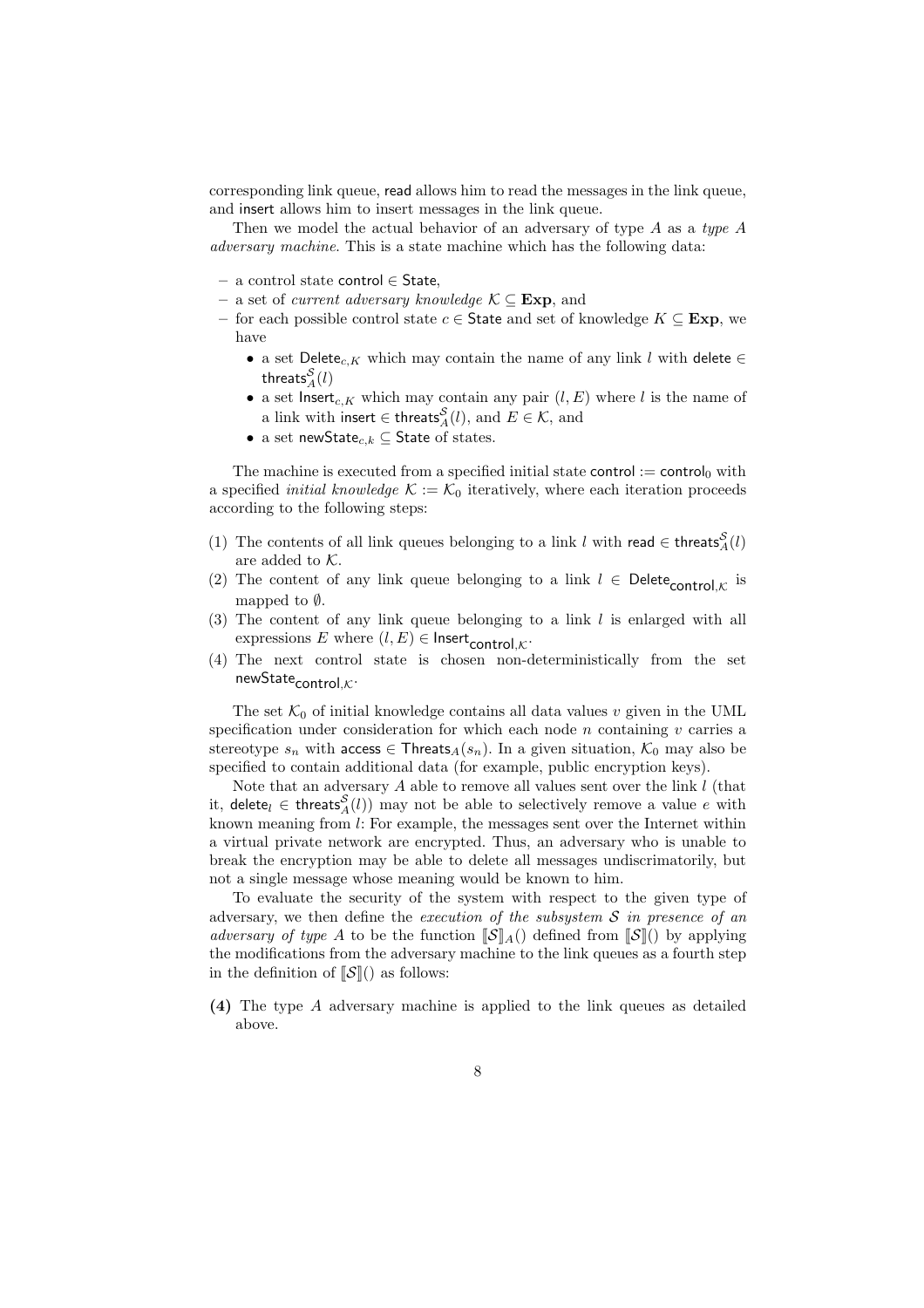Thus after each iteration of the system execution, the adversary may nondeterministically change the contents of link queues in a way depending on the level of physical security as described in the deployment diagram (see Sect. 3).

There are results which simplify the analysis of the adversary behavior defined above, which are useful for developing mechanical tool support, for example to check whether the security properties secrecy and integrity (see below) are provided by a given specification. These are beyond the scope of the current paper and can be found in  $[J\ddot{u}r04]$ .

One possibility to specify security requirements is to define an idealized system model where the required security property evidently holds (for example, because all links and components are guaranteed to be secure by the physical layer specified in the deployment diagram), and to prove that the system model under consideration is behaviorally equivalent to the idealized one, using a notion of behavioral equivalence of UML models. This is explained in detail in  $[J\ddot{u}r04]$ .

In the following subsection, we consider alternative ways of specifying the important security properties secrecy and integrity which do not require one to explicitly construct such an idealized system and which are used in the remaining parts of this paper.

#### 2.4 Important Security Properties

As an example, the formal definitions of the important security property secrecy is considered in this section following the standard approach of [DY83]. The formalization of secrecy used in the following relies on the idea that a process specification preserves the secrecy of a piece of data  $d$  if the process never sends out any information from which d could be derived, even in interaction with an adversary. More precisely, d is leaked if there is an adversary of the type arising from the given threat scenario that does not initially know  $d$  and an input sequence to the system such that after the execution of the system given the input in presence of the adversary, the adversary knows  $d$  (where "knowledge", "execution" etc. have to be formalized). Otherwise, d is said to be kept secret.

Thus we come to the following definition.

**Definition 1.** We say that a subsystem S preserves the secrecy of an expression E from adversaries of type A if E never appears in the knowledge set K of A during execution of  $\llbracket \mathcal{S} \rrbracket_A$ .

This definition is especially convenient to verify if one can give an upper bound for the set of knowledge  $K$ , which is often possible when the securityrelevant part of the specification of the system  $\mathcal S$  is given as a sequence of command schemata of the form *await event e – check condition*  $q$  *– output event e'* (for example when using UML sequence diagrams or statecharts for specifying security protocols, see Sect. 3).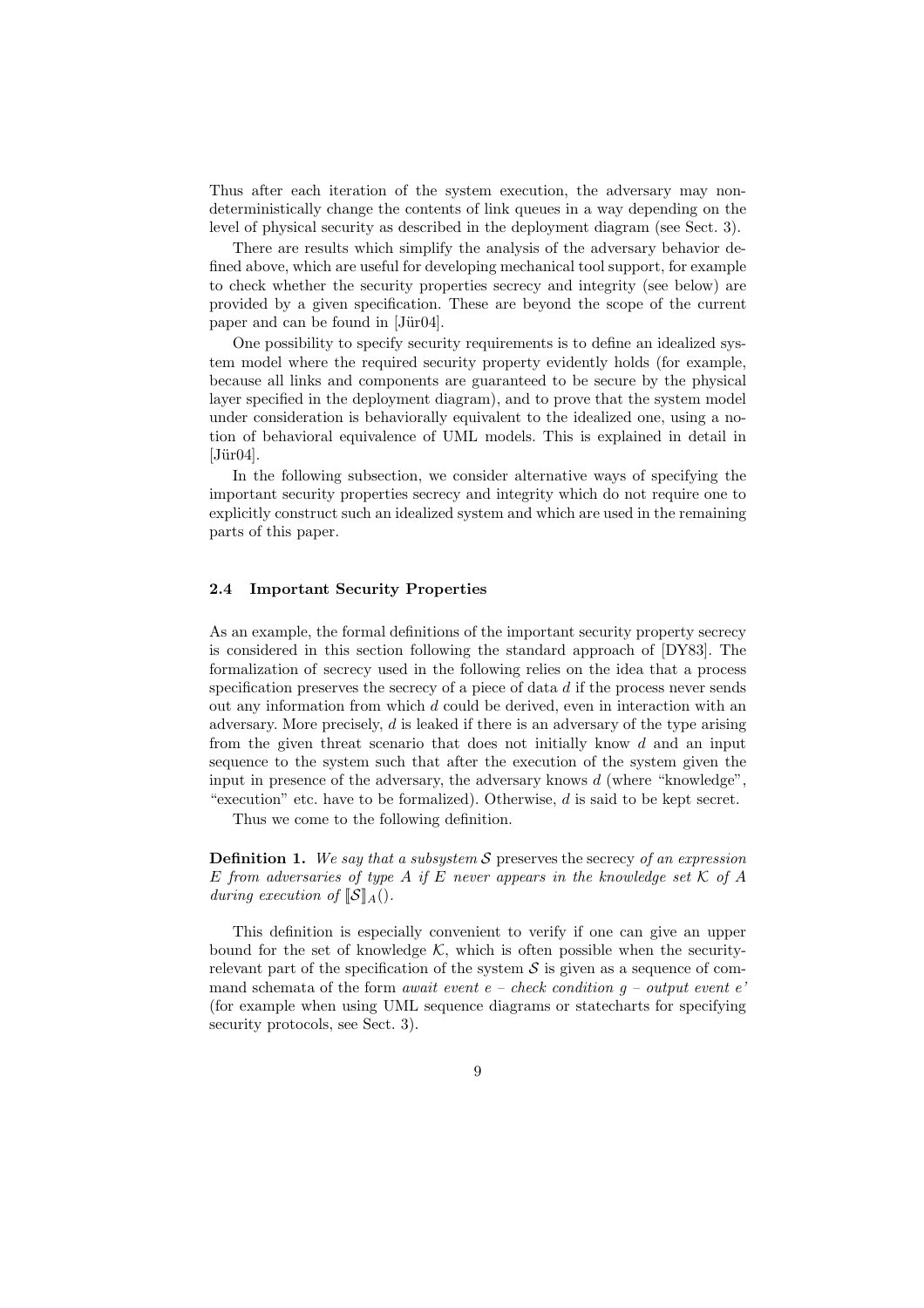| Stereotype              | Base Class | Tags      | Constraints                                                                                      | Description          |
|-------------------------|------------|-----------|--------------------------------------------------------------------------------------------------|----------------------|
| Internet                | link       |           |                                                                                                  | Internet connection  |
| encrypted               | link       |           |                                                                                                  | encrypted connection |
| LAN                     | link       |           |                                                                                                  | LAN connection       |
| secure links            | subsystem  |           | dependency security                                                                              | enforces secure      |
|                         |            |           | matched by links                                                                                 | communication links  |
| secrecy                 | dependency |           |                                                                                                  | assumes secrecy      |
| integrity               | dependency |           |                                                                                                  | assumes integrity    |
| secure                  | subsystem  |           | $\langle \mathsf{call} \rangle$ , $\langle \mathsf{send} \rangle$ respect structural interaction |                      |
| dependency              |            |           | data security                                                                                    | data security        |
| critical                | object     | secrecy,  |                                                                                                  | critical object      |
|                         |            | integrity |                                                                                                  |                      |
| data security subsystem |            |           | provides secrecy                                                                                 | basic datasecurity   |
|                         |            |           |                                                                                                  | requirements         |

Table 1. UMLsec stereotypes (excerpt)

### 3 The UMLsec extension

We can only shortly recall part of the UMLsec notation here for space reasons. A complete account can be found in [Jür04]. In Table 1 we give some of the stereotypes from UMLsec, in Table 2 the associated tags, and in Table 3 the threats corresponding to the default adversary (which define the "security semantics" of the UMLsec models). The constraints connected to the stereotypes are explained in detail below. They can be formalized in first-order logic and thus verified by an automated first-order logic theorem prover, which is part of our UML analysis tool suite.

The primary model is a set of UML models and the dynamic aspect are weaved in by including the stereotypes defined above.

Internet, encrypted, LAN: These stereotypes on links (resp. nodes) in deployment diagrams denote the corresponding requirements on communication links (resp. system nodes), namely that they are implemented as Internet links, encrypted Internet links, resp. as LAN links. We require that each link or node carries at most one of these stereotypes. For each adversary type A, we have a function  $Threshold$  from each stereotype

|  |  |  |  | $s \in \{\text{``Internet w}, \text{``encrypted w}, \text{``LAN w}\}$ |
|--|--|--|--|-----------------------------------------------------------------------|
|--|--|--|--|-----------------------------------------------------------------------|

| Tag                |                       | Stereotype Type Multipl. Description |
|--------------------|-----------------------|--------------------------------------|
| secrecy critical   | $String$ <sup>*</sup> | data secrecy                         |
| integrity critical | $\text{String}^*$     | data integrity                       |

Table 2. UMLsec tags (excerpt)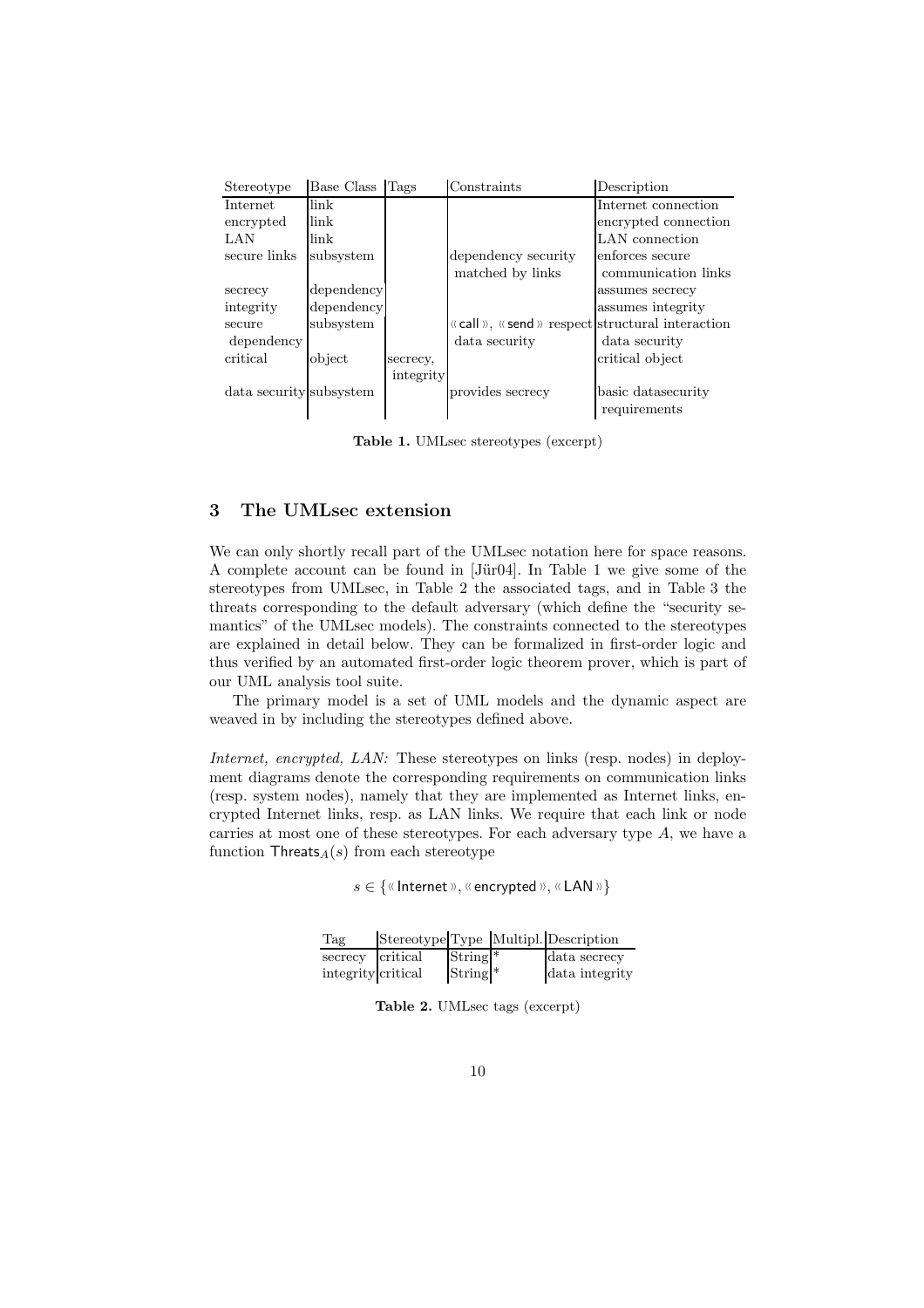|                     | $\text{Stereotype}$ Threats $_{default}()$ |
|---------------------|--------------------------------------------|
|                     | Internet { delete, read, insert }          |
| encrypted {{delete} |                                            |
| LAN                 | N                                          |

Table 3. Some threats from the default attacker

to a set of strings  $\mathsf{Threats}_A(s) \subseteq \{\mathsf{delete}, \mathsf{read}, \mathsf{insert}, \mathsf{access}\}$  under the following conditions:

- for a node stereotype s, we have  $\mathsf{Threats}_A(s) \subseteq \{\mathsf{access}\}\$ and
- for a link stereotype s, we have  $\mathsf{Threats}_A(s) \subseteq \{\mathsf{delete}, \mathsf{read}, \mathsf{insert}\}.$

Thus Threats<sub>A</sub>(s) specifies which kinds of actions an adversary of type A can apply to node or links stereotyped s. This way we can evaluate UML specifications using the approach explained in Sect. 2.1. We make use of this for the constraints of the remaining stereotypes of the profile.

As an example the threat sets associated with the default adversary type are given in Table 3.

secure links: This stereotype, which may label (instances of) subsystems, is used to ensure that security requirements on the communication are met by the physical layer. More precisely, the constraint enforces that for each dependency d with stereotype  $s \in \{\mathsf{``secrecy''}, \mathsf{``integrity''}\}$  between subsystems or objects on different nodes  $n, m$ , we have a communication link l between n and m with stereotype  $t$  such that

- in the case of  $s = \langle \text{secrecy} \rangle$ , we have read  $\notin$  Threats<sub>A</sub>(t), and
- in the case of  $s = \text{w}$  integrity », we have insert  $\notin$  Threats $_A(t)$ .

Example In Fig. 2, given the default adversary type, the constraint for the stereotype «secure links » is violated: The model does not provide communication secrecy against the default adversary, because the Internet communication



Fig. 2. Example secure links usage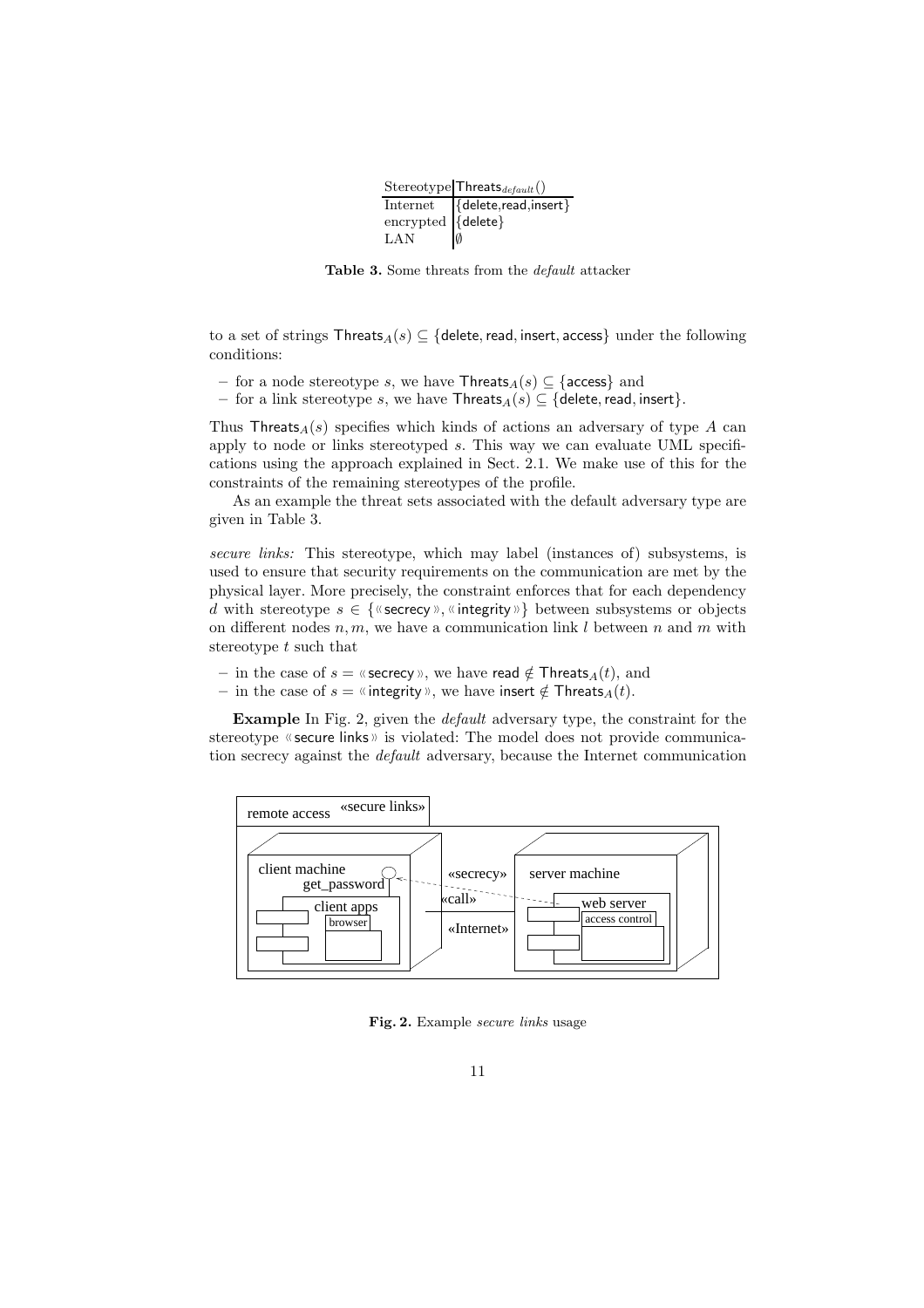link between web-server and client does not give the needed security level according to the  $Theta_{default}(Internet)$  scenario. Intuitively, the reason is that Internet connections do not provide secrecy against default adversaries. Technically, the constraint is violated, because the dependency carries the stereotype « secrecy », but for the stereotype « Internet » of corresponding link we have read  $\in$  Threats $_{default}(Internet)$ .

secrecy, integrity:  $\langle \text{call} \rangle$  or  $\langle \text{send} \rangle$  dependencies in object or component diagrams stereotyped « $\epsilon$  secrecy » (resp. «integrity ») are supposed to provide secrecy (resp. integrity) for the data that is sent along them as arguments or return values of operations or signals. This stereotype is used in the constraint for the stereotype « secure links ».

secure dependency: This stereotype, used to label subsystems containing object diagrams or static structure diagrams, ensures that the  $\kappa$  call  $\delta$  and  $\kappa$  send  $\delta$  dependencies between objects or subsystems respect the security requirements on the data that may be communicated along them, as given by the tags  $\{$  secrecy $\}$ and {integrity} of the stereotype  $\kappa$  critical  $\kappa$ . More exactly, the constraint enforced by this stereotype is that if there is a  $\kappa$  call  $\kappa$  or  $\kappa$  send  $\kappa$  dependency from an object (or subsystem)  $C$  to an interface  $I$  of an object (or subsystem)  $D$  then the following conditions are fulfilled.

- For any message name n in I, n appears in the tag {secrecy} (resp. {integrity}) in  $C$  if and only if it does so in  $D$ .
- If a message name in I appears in the tag {secrecy} (resp. {integrity}) in C then the dependency is stereotyped « secrecy » (resp. « integrity »).

If the dependency goes directly to another object (or subsystem) without involving an interface, the same requirement applies to the trivial interface containing all messages of the server object.

Example Figure 3 shows a key generation subsystem stereotyped with the requirement  $\kappa$  secure dependency  $\kappa$ . The given specification violates the constraint



Fig. 3. Key generation subsystem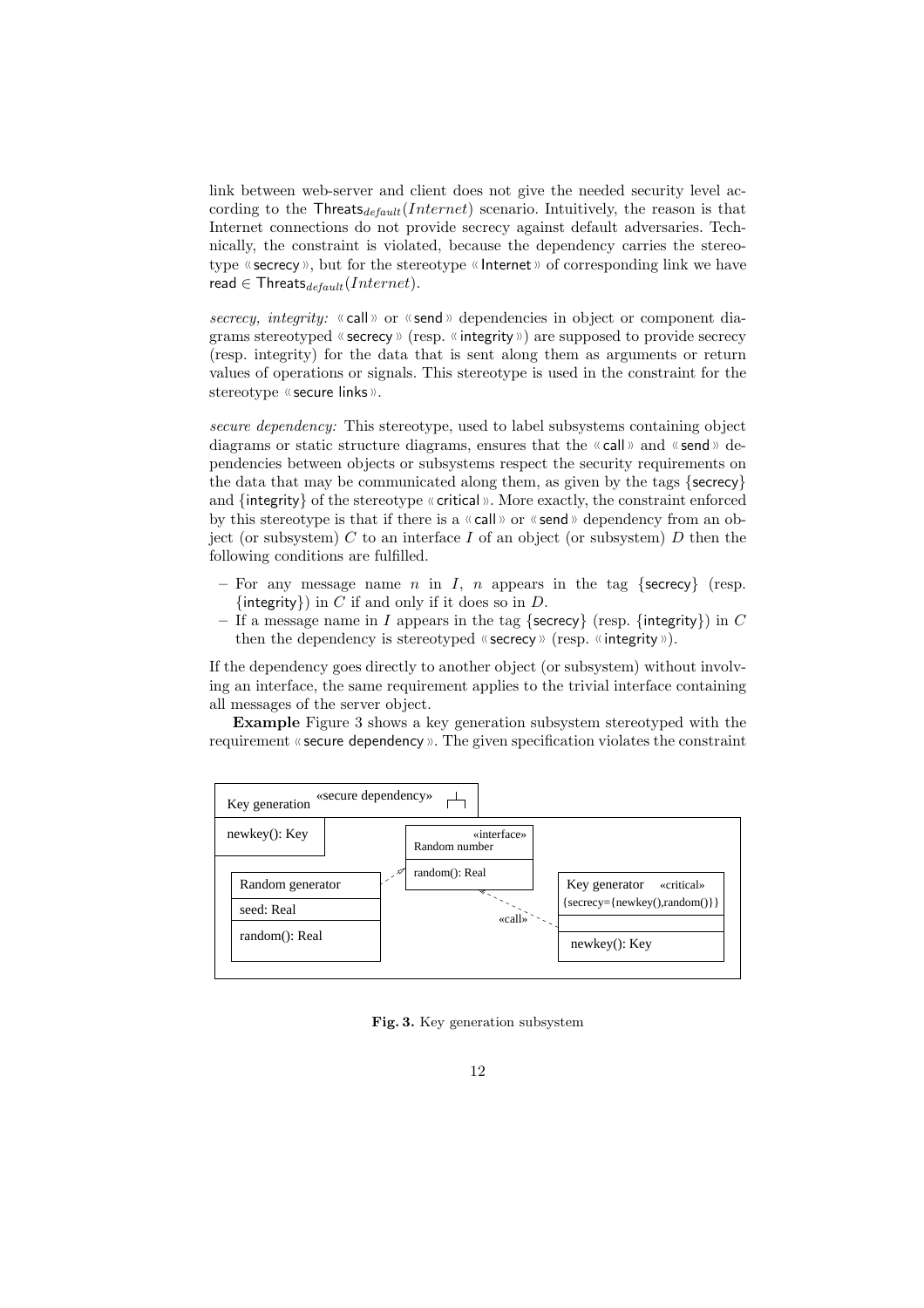for this stereotype, since the Random generator and the  $\kappa$  call  $\kappa$  dependency do not provide the security levels for random() required by Key generator. More precisely, the constraint is violated, because the message random is required to be secret by Key generator (by the tag {secrecy} in Key generator), but it is not guaranteed to be secret by Random generator (in fact there are no secret messages in Random generator and so the tag {secrecy} is missing), and also the communication dependency is not guaranteed to preserve secrecy. Note that the {secrecy} tag is used at the key generator to both require and assure secrecy (for the random() method called at the random generator resp. the newkey() method offered by the key generator).

critical: This stereotype labels objects or subsystem instances containing data that is critical in some way, which is specified in more detail using the corresponding tags. These tags include  $\{secrety\}$  and  $\{intergrity\}$ . Their values are the names of expressions or variables (that is, attributes or message arguments) of the current object the secrecy (resp. integrity) of which is supposed to be protected. These requirements are enforced by the constraint of the stereotype « data security » which labels (instances of) subsystems that contain « critical » objects (see there for an explanation).

data security: This stereotype labeling (instances of) subsystems has the following constraint. The subsystem behavior respects the data security requirements given by the stereotypes  $\kappa$  critical  $\kappa$  and the associated tags contained in the subsystem, with respect to the threat scenario arising from the deployment diagram.

More precisely, the constraint is given by the following conditions that use the concepts of preservation of secrecy resp. integrity defined in Sect. 2.3.

- secrecy The subsystem preserves the secrecy of the data designated by the tag  $\{$  secrecy $\}$  against adversaries of type A.
- integrity The subsystem preserves the integrity of the data designated by the tag {integrity} against adversaries of type A.

Note that it is enough for data to be listed with a security requirement in one of the objects or subsystem instances contained in the subsystem to be required to fulfill the above conditions.

Thus the properties of secrecy and integrity are taken relative to the type of adversary under consideration. In case of the default adversary, this is a principal external to the system; one may, however, consider adversaries that are part of the system under consideration, by giving the adversary access to the relevant system components (by defining  $Threats<sub>A</sub>(s)$  to contain access for the relevant stereotype s). For example, in an e-commerce protocol involving customer, merchant and bank, one might want to say that the identity of the goods being purchased is a secret known only to the customer and the merchant (and not the bank). This can be formulated by marking the relevant data as "secret" and by performing a security analysis relative to the adversary model "bank" (that is, the adversary is given access to the bank component by defining the Threats() function in a suitable way).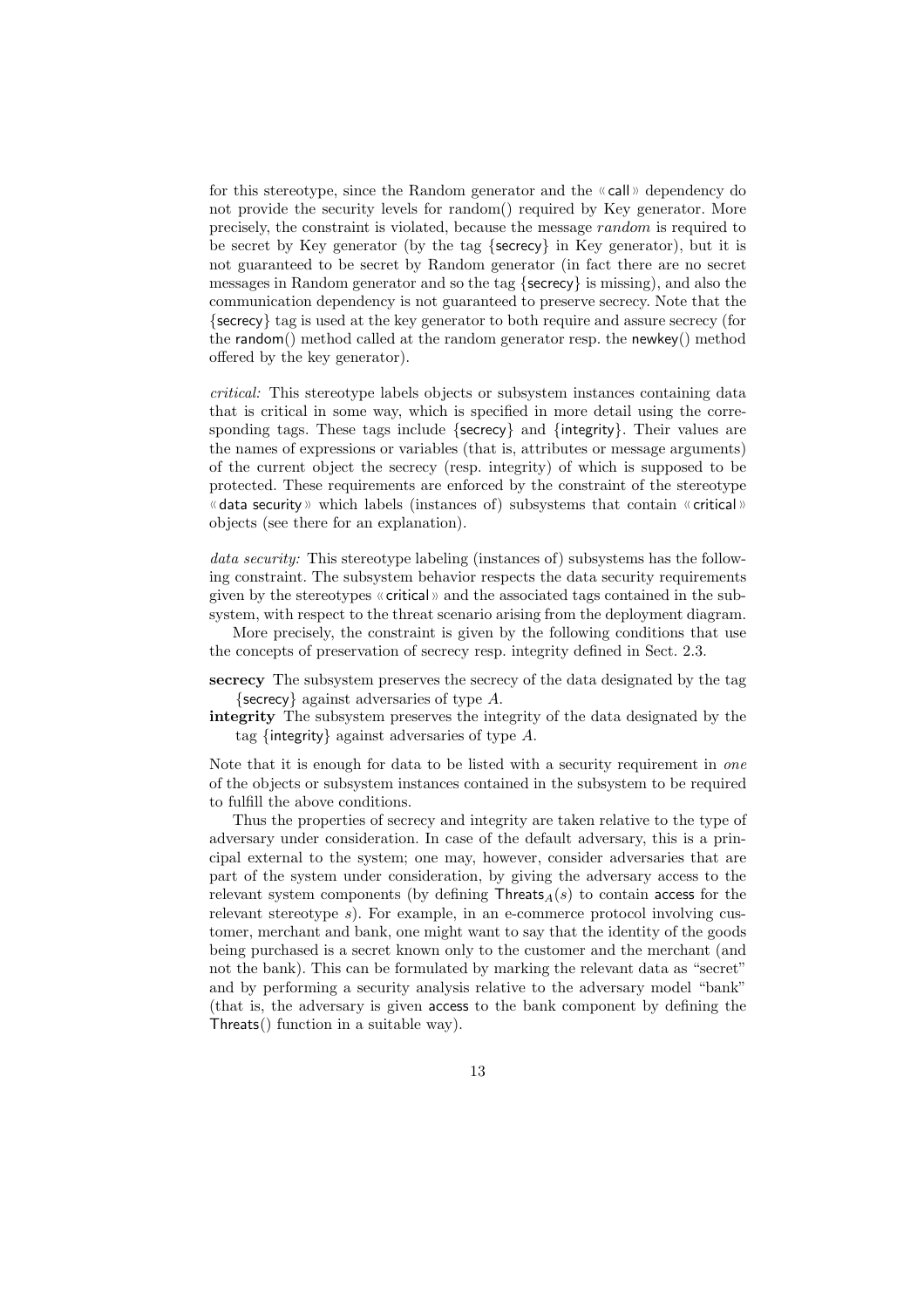

Fig. 4. Security protocol

The secrecy and integrity tags can be used for data values as well as variable and message names (as permitted by the definitions of secrecy and integrity in Sect. 2.3). Note that the adversary does not always have access to the input and output queues of the system (for example, if the system under consideration is part of a larger system it is connected through a secure connection). Therefore it may make sense to use the secrecy tag on variables that are assigned values received by the system; that is, effectively, one may require values that are received to be secret. Of course, the above condition only ensures that the component under consideration keeps the values received by the environment secret; additionally, one has to make sure that the environment (for example, the rest of the system apart from the component under consideration) does not make these values available to the adversary.

Example The example in Fig. 4 shows the specification of a very simple security protocol. The sender requests the public key  $K$  together with the certificate  $Sign_{K_{CA}}(rcv :: K)$  certifying authenticity of the key from the receiver and sends the data d back encrypted under K (here  $\{M\}_K$  is the encryption of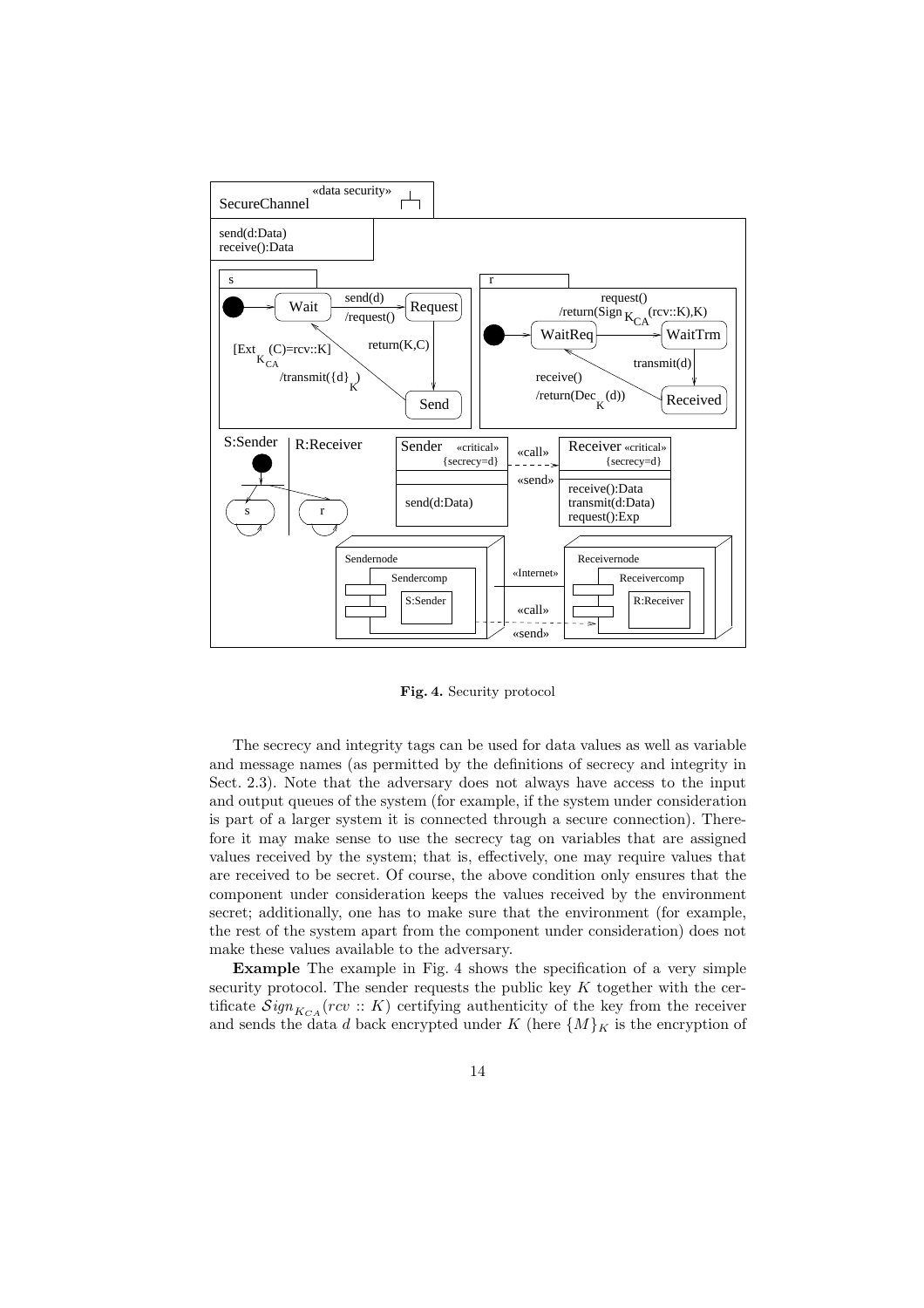the message M with the key K,  $\mathcal{D}ec_K(C)$  is the decryption of the ciphertext C using K,  $\mathcal{S}ign_K(M)$  is the signature of the message M with K, and  $\mathcal{E}xt_K(S)$  is the extraction of the data from the signature using  $K$ ). Assuming the *default* adversary type and by referring to the adversary model outlined in Sect. 2.3 and by using the formal semantics defined in  $[J\ddot{u}r04]$ , one can establish that the secrecy of  $d$  is preserved. (Note that the protocol only serves as a simple example for the use of patterns, not to propose a new protocol of practical value.) Recall from Sect. 2.4 that the requirements {secrecy} and {integrity} refer to the type of adversary under consideration. In the case of the default adversary, in this example this is an adversary that has access to the Internet link between the two nodes only. It does not have direct access to any of the components in the specification (this would have to be specified explicitly using the Threats() function). In particular, the adversary to be considered here does not have access to the components  $R$  and  $S$  (if it would, then secrecy and integrity would fail because the adversary could read and modify the critical values directly as attributes of  $R$  and  $S$ ).

## 4 Introducing Dynamic Security Aspects

Aspects encapsulate properties (often non-functional ones) which crosscut a system, and we use transformations of UML models to "weave in" dynamic security aspects on the model level. The resulting UML models can be analyzed as to whether they actually satisfy the desired security requirements using automated tools [Jür05b]. Secondly, one should make sure that the code constructed from the models (either manually or by code generation) still satisfies the security requirements shown on the model level. This is highly non-trivial, for example because different aspects may be woven into the same system which may interfere on the code level in an unforeseen way. To achieve it, one has in principle two options: One can either again verify the generated code against the desired security requirements, or one can prove that the code generation preserves the security requirements fulfilled on the model level. Although the second option would be conceptually more satisfying, a formal verification of a code generator of industrially relevant strength seems to be infeasible for the foreseeable future. Also, in many cases, completely automated code generation may not be practical anyway. We therefore followed the first option and extended our UML security analysis techniques from [UML04] to the code level (presently C code, while the analysis of Java code is in development). The analysis approach (of which early ideas were sketched in [JH05]) now takes the generated code and automatically verifies it against the intended security requirement, which has been woven in as dynamic aspects. This is explained in Sect. 5. This verification thus amounts to a translation validation of the weaving and code construction process. Note that performing the analysis both at the model and the code level is not overly redundant: the security analysis on the model level has the advantage that problem found can be corrected earlier when this requires less effort, and the security analysis on the code level is still necessary as argued above. Also, in practice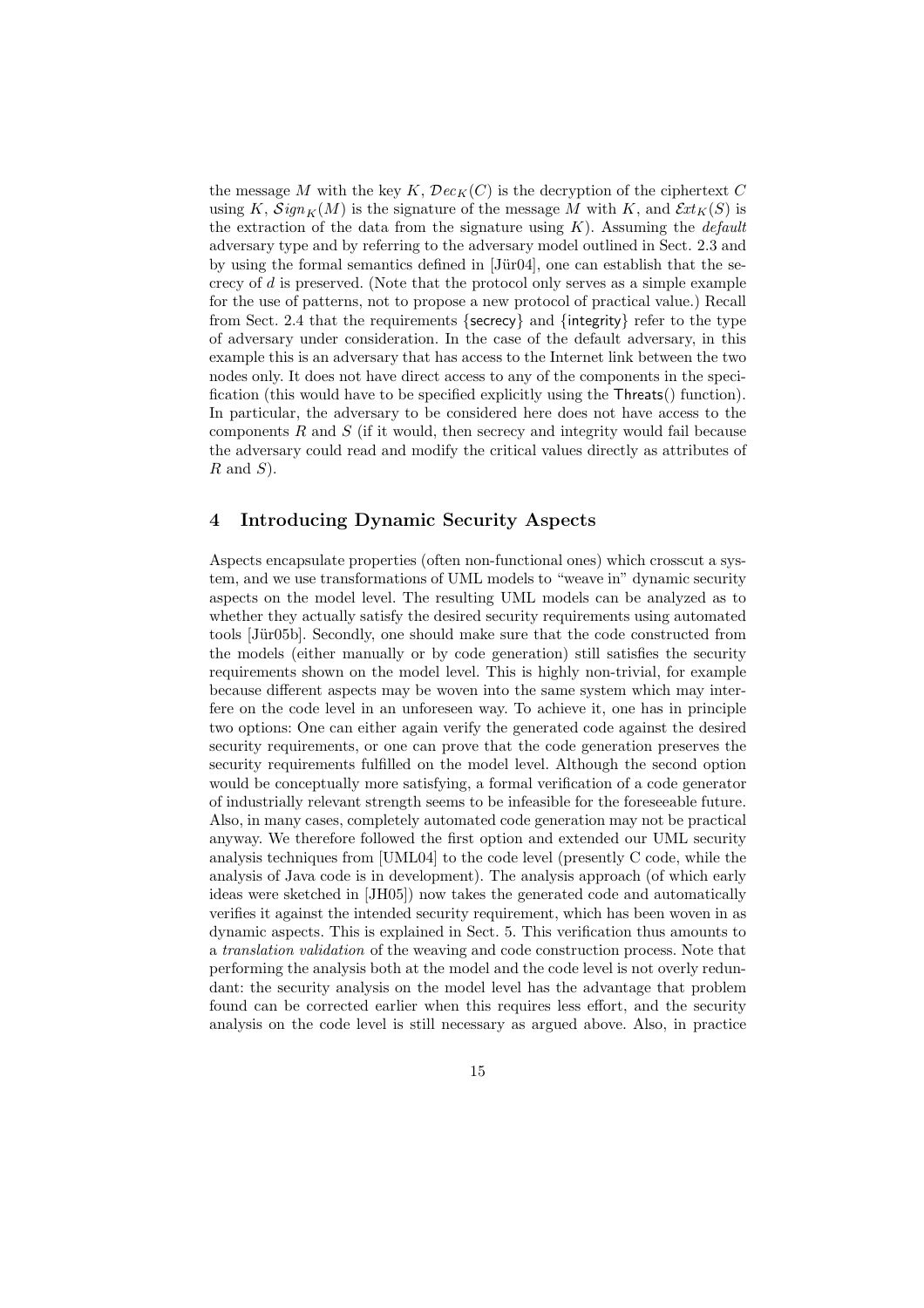generated code is very rarely be used without any changes, which again requires verification on the code level.

The model transformation resulting from the "weaving in" of a dynamic security aspect p corresponds to a function  $f_p$  which takes a UML specification S and returns a UML specification, namely the one obtained when applying  $p$ to  $S$ . Technically, such a function can be presented by defining how it should act on certain subsystem instances<sup>3</sup>, and by extending it to all possible UML specifications in a compositional way. Suppose that we have a set  $S$  of subsystem instances such that none of the subsystem instances in  $S$  is contained in any other subsystem instance in S. Suppose that for every subsystem instance  $S \in S$  we are given a subsystem instance  $f_p(\mathcal{S})$ . Then for any UML specification  $\mathcal{U}$ , we can define  $f_p(\mathcal{U})$  by substituting each occurrence of a subsystem instance  $\mathcal{S} \in S$ in  $U$  by  $f_p(\mathcal{S})$ . We demonstrate this by an example.

We consider the data secrecy aspect in the situation of communication over untrusted networks, as specified in Fig. 5. In the subsystem, the Sender object is supposed to accept a value in the variable d as an argument of the operation send and send it over the  $\kappa$  encrypted  $\kappa$  Internet link to the Receiver object, which delivers the value as a return value of the operation receive. According to the stereotype « $critical$ » and the associated tag {secrecy}, the subsystem is supposed to preserve the secrecy of the variable d.

A well-known implementation of this aspect is to encrypt the traffic over the untrusted link using a key exchange protocol. As an example, we consider a simplified variant of the handshake protocol of the Internet protocol TLS in Fig. 6. This can be seen as a refinement of the generic scenario in Fig. 5 and is a similar but different protocol from the one in Fig. 4. The notation for the cryptographic algorithms was defined in Sect. 2.2.

The goal of the protocol is to let a sender send a secret over an untrusted communication link to a receiver in a way that provides secrecy, by using symmetric session keys.<sup>4</sup> The sender  $S$  initiates the protocol by sending the message request(N, K<sub>S</sub>,  $Sign_{K_{\mathbb{S}}^{-1}}(\mathsf{S}::\mathsf{K}_{\mathsf{S}}))$  to the receiver  $R.$  If the condition  $[\text{snd}(\mathcal{E}xt_{K'}(c_5))=K']$  holds, where K' and  $c_5$  are the second and third arguments of the message received earlier (that is, if the key  $K_S$  contained in the signature matches the one transmitted in the clear),  $R$  sends the return message return $\bigl(\{\mathcal Sign_{\mathsf K_{\mathsf R}^{-1}}(\mathsf K::\mathsf N')\}_{\mathsf K'},\mathcal Sign_{\mathsf K_{\mathsf{CA}}^{-1}}(\mathsf R:\mathsf K_{\mathsf R})\bigr)$  back to  $S$  (where  $\mathsf N'$  is the first argument of the message received earlier). Then if the condition

 $[\mathbf{fst}(\mathcal{E}xt_{\mathsf{K}_{\mathsf{CA}}}(\mathsf{c}_\mathsf{R}))\!\!=\!\!\mathsf{R} \wedge \mathbf{snd}(\mathcal{E}xt_{\mathsf{K}''}(\mathcal{D}ec_{\mathsf{K}^{-1}_\mathsf{S}}(\mathsf{c}_\mathsf{k})))\!\!=\!\!\mathsf{N}]$ 

holds, where  $c_R$  and  $c_k$  are the two arguments of the message received by the sender, and  $K'' ::= \text{snd}(\mathcal{E}xt_{K_{CA}}(c_R))$  (that is, the certificate is actually for R and the correct nonce is returned), S sends transmit( $\{d\}_k$ ) to R, where k ::=

<sup>3</sup> Although one could also define this on the type level, we prefer to remain on the instance level, since having access to instances gives us more fine-grained control.

<sup>4</sup> Note that in this simplified example, which should mainly demonstrate the idea of dynamic security aspect weaving, authentication is out of scope of our considerations.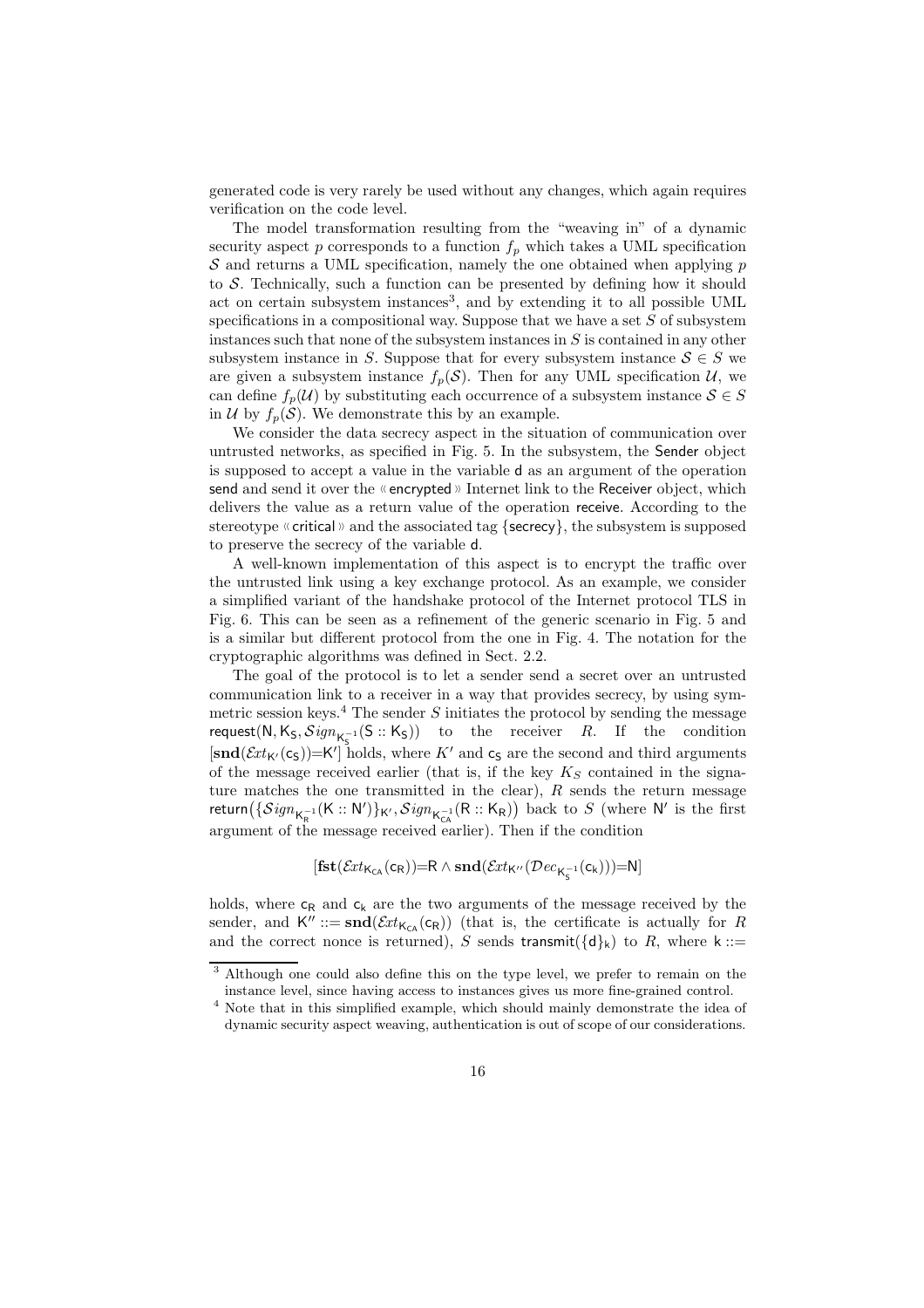

Fig. 5. Aspect weaving example: sender and receiver

 $\bf{fst}(\mathcal{E}xt_{K''}(\mathcal{D}ec_{K_{\mathcal{S}}^{-1}}(c_{k})))$ . If any of the checks fail, the respective protocol participant stops the execution of the protocol.

Note that the receiver sends two return messages - the first matches the return trigger at the sender, the other is the return message for the receive message with which the receiver object was called by the receiving application at the receiver node.

To weave in this aspect  $p$  in a formal way, we consider the set  $S$  of subsystems derived from the subsystem in Fig. 5 by renaming: This means, we substitute any message, data, state, subsystem instance, node, or component name  $n$  by a name m at each occurrence, in a way such that name clashes are avoided. Then  $f_p$  maps any subsystem instance  $S \in S$  to the subsystem instance derived from that given in Fig. 6 by the same renaming. This gives us a presentation of  $f_p$  from which the definition of  $f_p$  on any UML specification can be derived as indicated above.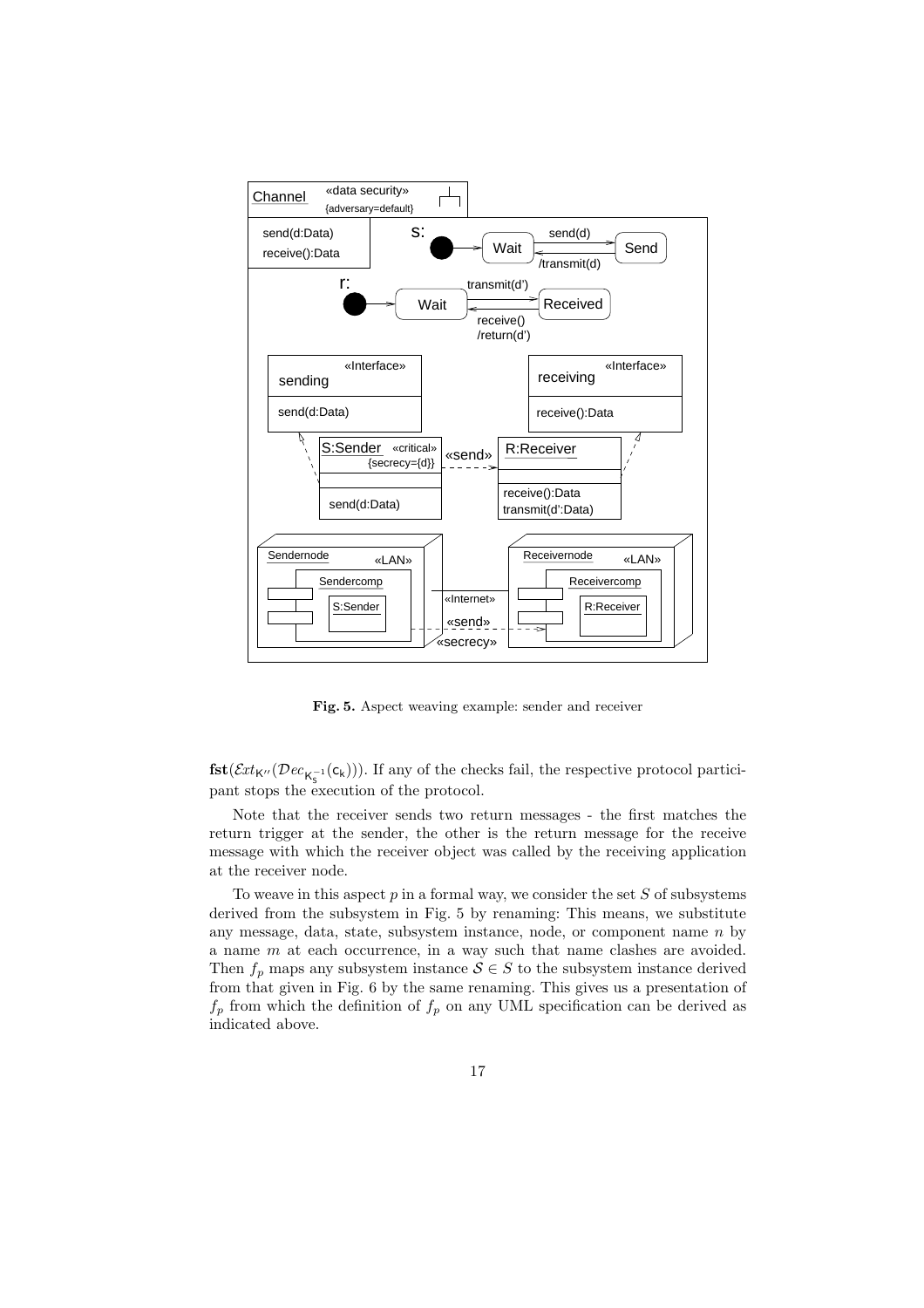

Fig. 6. Aspect weaving example: secure channel

One can do the weaving by defining the transformation explained above using the model transformation framework BOTL developed at our group [BM03]. The overall tool-suite supporting our aspect-oriented modeling approach is given in Fig. 7. The tool-flow proceeds as follows. The developer creates a primary UML model and stores it in the XMI file format. The static checker checks that the security aspects formulated in the static views of the model are consistent. The dynamic checker weaves in the security aspects with the dynamic model. One can then verify the resulting UML model against the security requirements using the analysis engine (an automated theorem prover for first-order logic). One then constructs the code and also verify it against the security requirements using the theorem prover. The error analyzer uses the information received from the static and dynamic checkers to produce a text report for the developer describing the problems found, and a modified UML model, where the errors found are visualized.

### 5 Analyzing the Code

We define the translation of security protocol implementations to first-order logic formulas which allows automated analysis of the source code using automated first-order logic theorem provers. The source code is extracted as a control flow graph using the aiCall tool [Abs04]. It is compiled to first-order logic axioms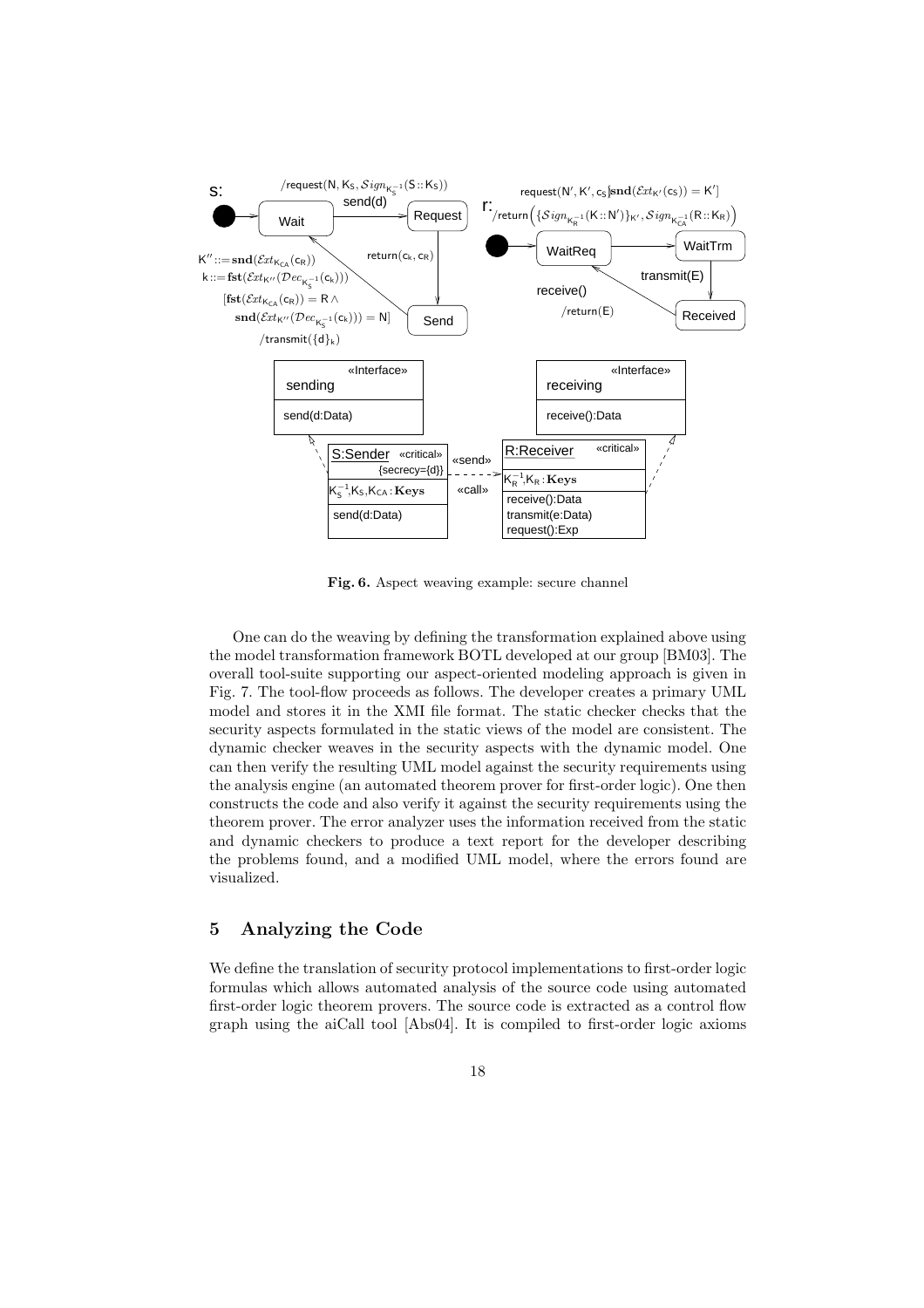

Fig. 7. UML verification framework: usage

giving an abstract interpretation of the system behavior suitable for security analysis following the well-known Dolev-Yao adversary model [DY83]. The idea is that an adversary can read messages sent over the network and collect them in his knowledge set. He can merge and extract messages in the knowledge set and can delete or insert messages on the communication links. The security requirements are formalized with respect to this adversary model. For example, a data value remains secret from the adversary if it never appears in the knowledge set of the adversary. Our approach works especially well with nicely structured code, such as that obtained using our aspect weaving tool from the previous section. For example, we apply an automated transformation which abstracts from pointers before applying our security analysis (which is a standard technique in C code verification, see e.g. [DHH02]).

We explain the transformation from the control flow graph generated from the C program to first-order logic, which is given as input to the automated theorem prover. For space restrictions, we restrict our explanation to the analysis for secrecy of data. The idea here is to use a predicate knows which defines a bound on the knowledge an adversary may obtain by reading, deleting and inserting messages on vulnerable communication lines (such as the Internet) in interaction with the protocol participants. Precisely, knows $(E)$  means that the adversary may get to know E during the execution of the protocol. For any data value s supposed to remain confidential, one thus has to check whether one can derive knows( $s$ ). Here we use the algebra of cryptographic expressions defined in Sect. 2.2.

The set of predicates defined to hold for a given program is defined as follows. For each publicly known expression E, the statement knows(E) is derived. To model the fact that the adversary may enlarge his set of knowledge by con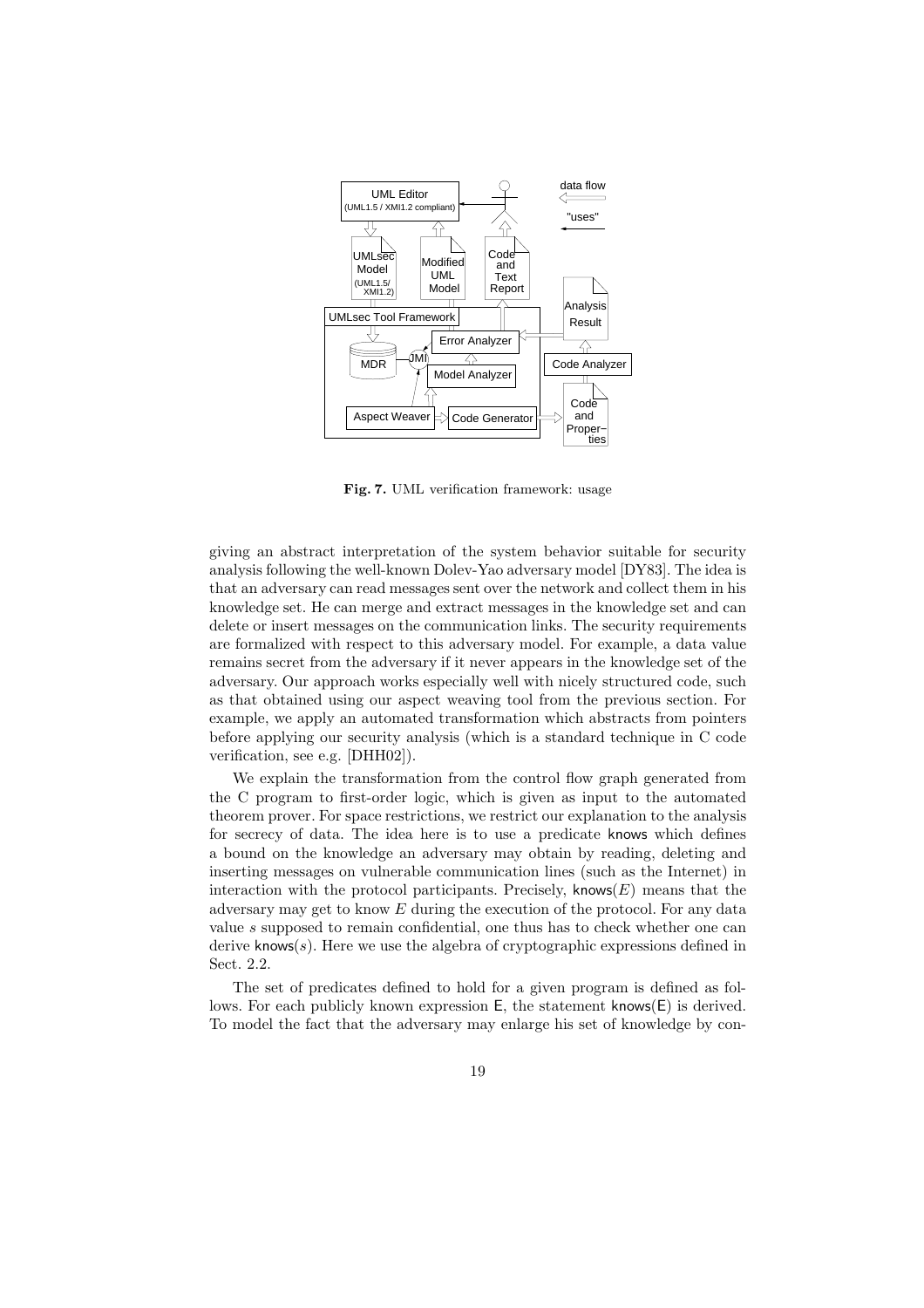structing new expressions from the ones he knows, including the use of cryptographic operations, formulas are generated which axiomatize these operations.

We now define how a control flow graph generated from a C program gives rise to a logical formula characterizing the interaction between the adversary and the protocol participants. We observe that the graph can be transformed to consist of transitions of the form trans(state, inpattern, condition, action, truestate), where inpattern is empty and condition equals true where they are not needed, and where action is a logical expression of the form  $\alpha$  localvar  $=$  value resp. outpattern in case of a local assignment resp. output command (and leaving it empty if not needed). If needed, there may be additionally another transition corresponding to the negation of the given condition, where we safely abstract from the negated condition (for logical reasons beyond this exposition).

Now assume that the source code gives rise to a transition  $TR1 = \text{trans}(s1, i1, j)$  $c1$ , a1, t1) such that there is a second transition  $TR2 = \text{trans}(s2, i2, c2, a2, t2)$ where  $s2 = t1$ . If there is no such transition TR2, we define TR2 = trans(t1, [], true,  $[1, t1]$  to simplify our presentation, where  $[$  is the empty input or output pattern. Suppose that c1 is of the form  $cond(arg_1, \ldots, arg_n)$ . For i1, we define  $i\overline{1}$  = knows(i1) in case i1 is non-empty and otherwise  $i\overline{1}$  = true. For a1, we define  $a\overline{1} = a1$  in case a1 is of the form localvar = value and  $a\overline{1} =$  knows(outpattern) in case a1 = outpattern (and  $a\overline{1}$  = true in case a1 is empty). Then for TR1 we define the following predicate:

$$
PRED(TR1) \equiv i\overline{1}\&c1 \Rightarrow \overline{a}\overline{1}\&PRED(TR2)
$$
 (1)

The formula formalizes the fact that, if the adversary knows an expression he can assign to the variable i1 such that the condition c1 holds, then this implies

```
void TLS_Client (char* secret)
{ char Resp_1 [MSG_MAXLEN];
   char Resp_2 [MSG_MAXLEN];
   // allocate and prepare buffers
   memset (Resp1, 0x00, MSG_MAXLEN);
   memset (Resp2, 0x00, MSG_MAXLEN);
   // C->S: Init
   send (n, k_c, sign(conc(c, k_c), inv(k_c)));
   // S->C: Receive Server's respond
   recv (Resp_1, Resp_2);
   // Check Guards
   if ( (memcmp(fst(ext(Resp_2, k_ca)), s, MSG_MAXLEN) == 0) &&
         (memcmp(snd(ext(dec(Resp_1, inv(k_c)),
            snd(ext(Resp_2, k_ca))), n, MSG_MAXLEN == 0) )
   { // C->S: Send Secret
       send (symenc(secret, fst(ext(dec(Resp_1,
        inv(k_c), snd(ext(Resp_2, k_ca))))); }}
```
Fig. 8. Fragment of abstracted client code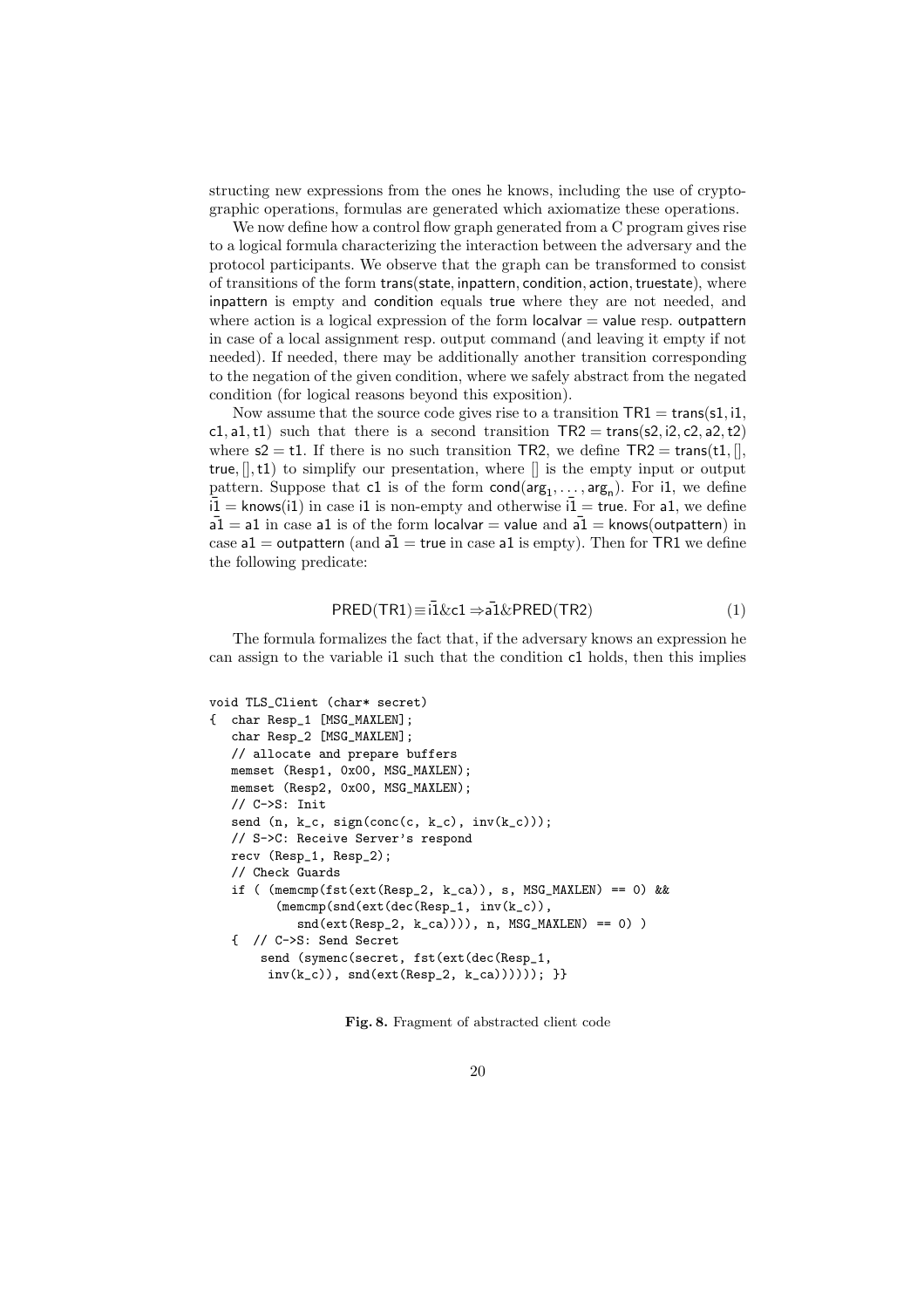```
input_formula(protocol,axiom,(
  ![Resp_1, Resp_2] : (
    ((\text{knows}(conc(n, conc(k_c, sign(conc(c, conc(k_c, eo1)),inv(k_c))))))& ((knows(Resp_1) & knows(Resp_2)
      & equal(fst(ext(Resp_2,k_ca)),s)
      & equal(snd(ext(dec(Resp_1,inv(k_c)),snd(ext(Resp_2,k_ca)))),n))
         => knows(enc(secret,fst(ext(dec(Resp_1,inv(k_c)),
                                       snd(ext(Resp_2,k_ca)))))))))).
```
Fig. 9. Core protocol axiom for client

that  $\overline{a}1$  will hold according to the protocol, which means that either the equation  $\alpha$  localvar = value holds in case of an assignment, or the adversary gets to know outpattern, in case it is send out in a1. Also then the predicate for the succeeding transition TR2 will hold.

To construct the recursive definition above, we assume that the control flow graph is finite and cycle-free. As usual in static code analysis, loops are unfolded over a number of iterations provided by the user. The predicates PRED(TR) for all such transitions TR are then joined together using logical conjunctions and closed by forall-quantification over all free variables contained. It is interesting to note that the resulting formula is a Horn formula. Previous investigations of the interplay between Horn formulas and control flow have been done in [dBKPR89], although with a different motivation.

Figure 8 gives a simplified C implementation of the client side of the TLS variant considered earlier. From this, the control flow graph is generated automatically. The main part of the transformation of the client to the e-SETHEO input format TPTP is given in Fig. 9. We use the TPTP notation for the firstorder logic formulas, which is the input notation for many automated theorem provers including the one we use (e-SETHEO). Here & means logical conjunction and ![E1, E2] forall-quantification over E1, E2. The protocol itself is expressed by a for-all quantification over the variables which store the message arguments received.

Given this translation of the C code to first-order logic, one can now check using the automated theorem prover that the code constructed from the UMLsec aspect model still satisfies the desired security requirements. For example, if the prover can derive knows(secret) from the formulas generated by the protocol, the adversary may potentially get to know secret. Details on how to perform this analysis given the first-order logic formula are explained in [Jür05b] and on how to use this approach to analyze crypto-based Java implementations in  $\left[\text{Jür06}\right]$ .

#### 6 Industrial Application

We have applied our method in several project with industrial partners. In one of them, the goal was the correct development of a security-critical biometric authentication system which is supposed to control access to a protected resource.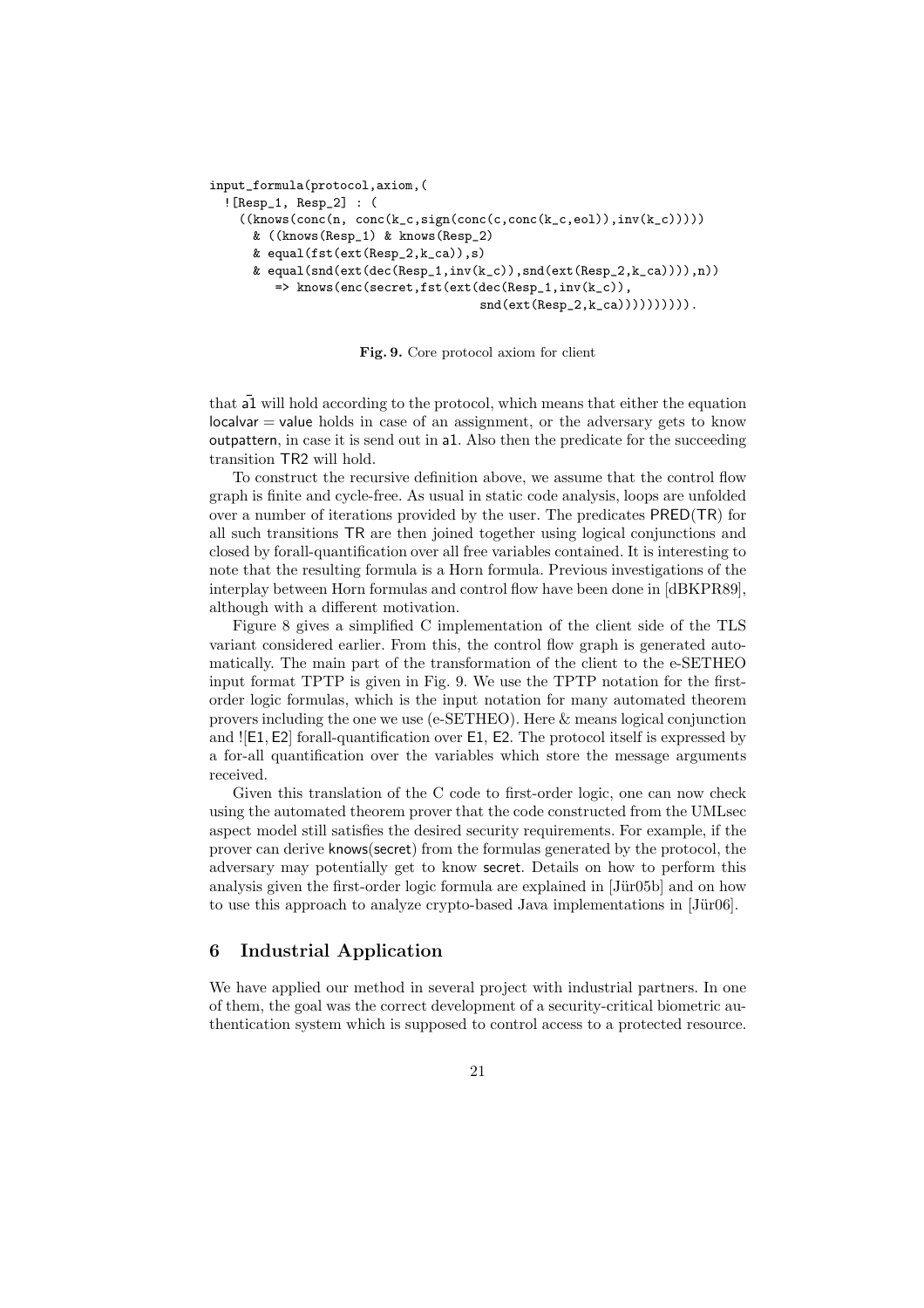Because the correct design of such cryptographic protocols and the correct use within the surrounding system is very difficult, our method was chosen to support the development of the biometric authentication system. Our approach has been applied at the specification level in [Jür05b] where several severe security flaws had been found. We have also applied the approach presented here to the source-code level for a prototypical implementation we constructed from the specification [Jür05a]. The security analaysis results achieved so far are obtained with the automated theorem prover within less than a minute computing time on an AMD Athlon processor with 1533 MHz. tact frequency and 1024 MB RAM.

### 7 Related Work

So far, there seems to be no comparable approach which allows one to include a comparable variety of security requirements in a UML specification which is then, based on a formal semantics, formally verified for these requirements using tools such as automated theorem provers and model-checkers, and which comes with a transition to the source code level where automated formal verification can also be applied.

There has, however, been a substantial amount of work regarding some of the topics we address here (for example formal verification of security-critical systems or secure systems development with UML). Work on logical foundations for object-oriented design in general and UML in particular includes for example [FELR98, HS03, ABdBS04, dBBSA04, OGO04, FSKdR05]. There has been a lot of work on formal methods for secure systems, for an overview we have to refer to  $[J\ddot{u}r04]$ .

[HLN04] represents threats as crosscutting concerns to help determining the effect of security requirements on functional requirements. The approach analysis the interaction between assets and functional requirements to expose vulnerabilities to security threats against the security requirements. In [FRGG04], aspect models are used to describe crosscutting solutions that address quality or non-functional concerns on the model level. It is explained how to identify and compose multiple concerns, such as security and fault tolerance, and how to identify and solve conflicts between competing concerns.

A more complete discussion of related work has to be omitted for space reasons but can be found in  $[J\ddot{u}r04]$ .

#### 8 Conclusion and Future Perspectives

We gave an overview over the extension UMLsec of UML for secure systems development, in the form of a UML profile using the standard UML extension mechanisms. Recurring security requirements are written as stereotypes, the associated constraints ensure the security requirements on the level of the formal semantics, by referring to the threat scenario also given as a stereotype. Thus one may evaluate UML specifications to indicate possible vulnerabilities. One can thus verify that the stated security requirements, if fulfilled, enforce a given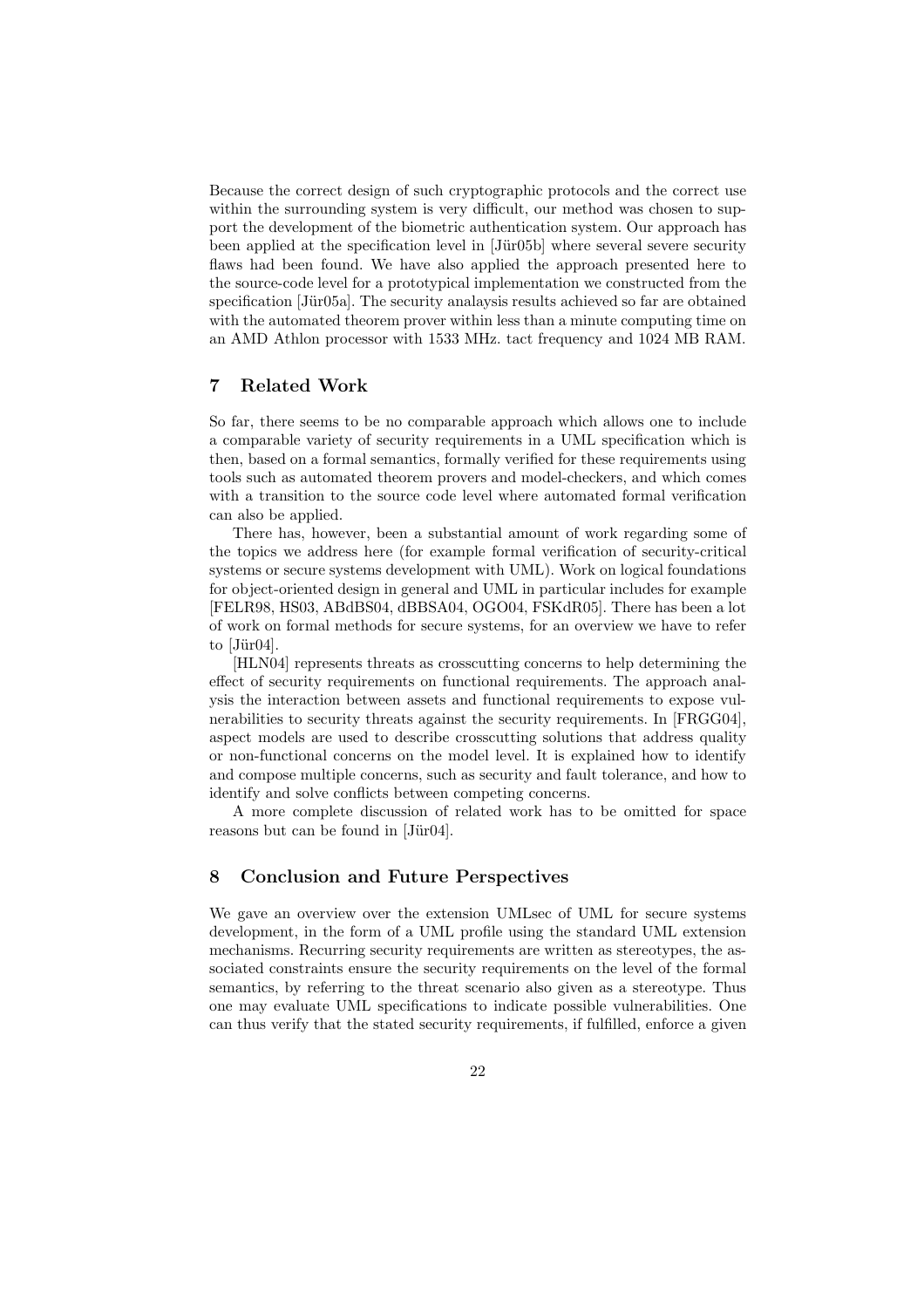security policy. At the hand of small examples, we demonstrated how to use UMLsec to model security requirements, threat scenarios, security concepts, security mechanisms, security primitives, underlying physical security, and security management.

In this tutorial exposition, we concentrated on an approach to develop and analyze security-critical specifications and implementations using aspect-oriented modeling. As demonstrated, UMLsec can be used to encapsulate established rules on prudent security engineering, also by applying security patterns, and thereby makes them available to developers not specialized in security. We also explained how to analyze the source code resulting in the aspect-oriented development approach from the UMLsec diagrams against security requirements with respect to its dynamic behavior, using automated theorem provers for first-order logic.

The definition and evolvement of the UMLsec notation has been based on experiences from in industrial application projects. We reported on the use of UMLsec and its tool-support in one such application, the formal security verification of a biometric authentication system, where several security weaknesses were found and corrected using our approach during its development. For space restrictions, we could only present a brief overview over a fragment of UMLsec. The complete notation with many more examples and applications can be found in  $[J\ddot{u}r04]$ .

Acknowledgements The research summarized in this chapter has benefitted from the help of too many people to be able to include here; they are listed in  $[\text{Jür04}]$ . Helpful comments from the reviewers to improve the presentation are gratefully acknowledged.

#### References

- [ABdBS04] E. Ábráham, M.M. Bonsangue, F.S. de Boer, and M. Steffen. Object connectivity and full abstraction for a concurrent calculus of classes. In ICTAC 2004, pages 37–51, 2004.
- [Abs04] AbsInt. aicall. http://www.aicall.de/, 2004.
- [AJ01] M. Abadi and J. Jürjens. Formal eavesdropping and its computational interpretation. In N. Kobayashi and B. C. Pierce, editors, Theoretical Aspects of Computer Software (4th International Symposium, TACS 2001), volume 2215 of LNCS, pages 82–94. Springer, 2001.
- [BM03] P. Braun and F. Marschall. The BOTL tool. http://www4.in.tum.de/ ˜marschal/botl, 2003.
- [BS01] M. Broy and K. Stølen. Specification and Development of Interactive Systems. Springer, 2001.
- [dBBSA04] F.S. de Boer, M.M. Bonsangue, M. Steffen, and E. Ábráham. A fully abstract semantics for UML components. In FMCO 2004, pages 49–69, 2004.
- [dBKPR89] F.S. de Boer, J.N. Koek, C. Palamidessi, and J.J.M.M. Rutten. Control flow versus logic: a denotational and a declarative model for guarded Horn clauses. In MFCS 1989, pages 165–176, 1989.